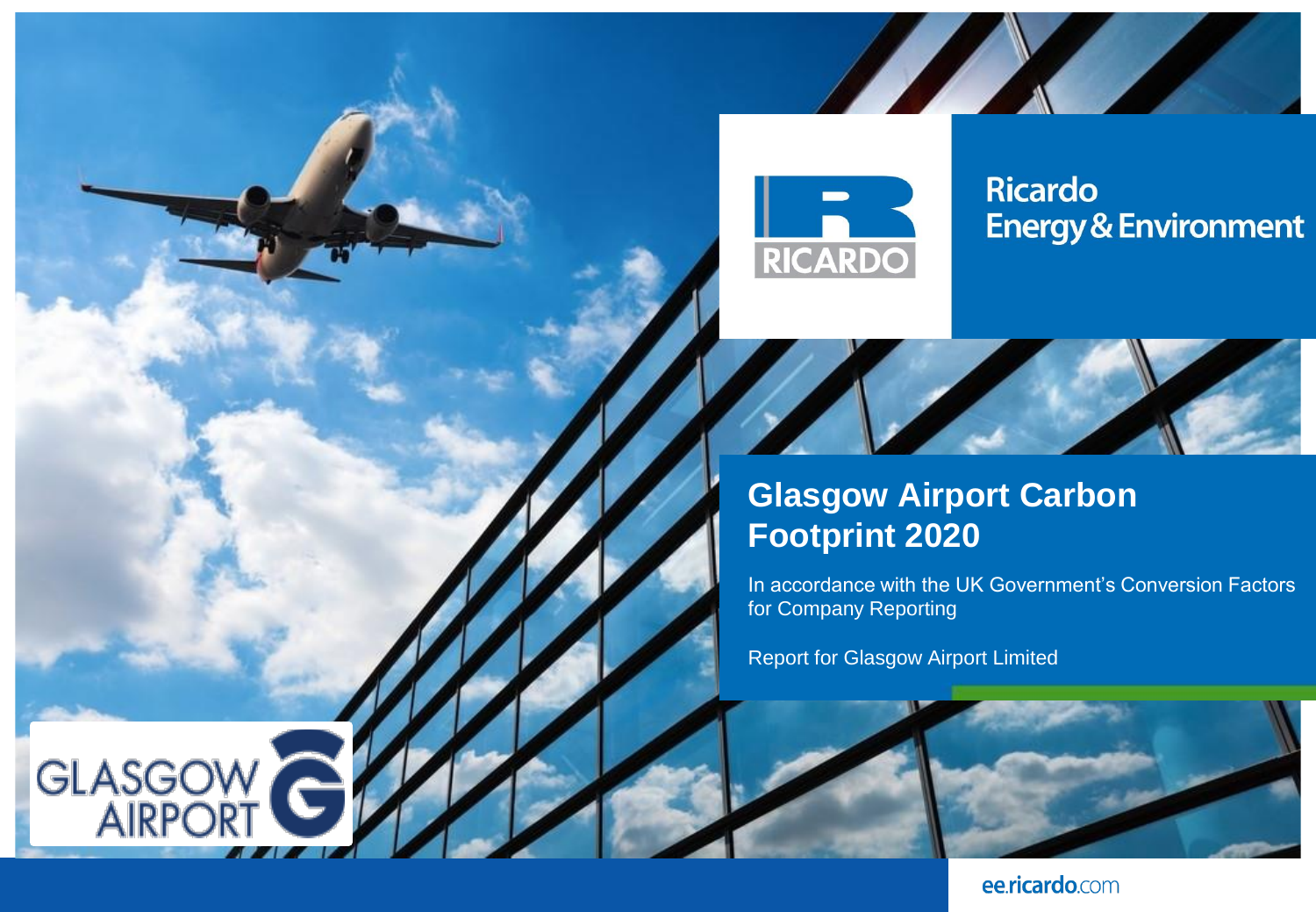# **Introduction**



### All Scope emissions = 36,885 tCO<sub>2</sub><sup>e</sup>

All emissions are reported in Market based methodology, unless stated otherwise**.**

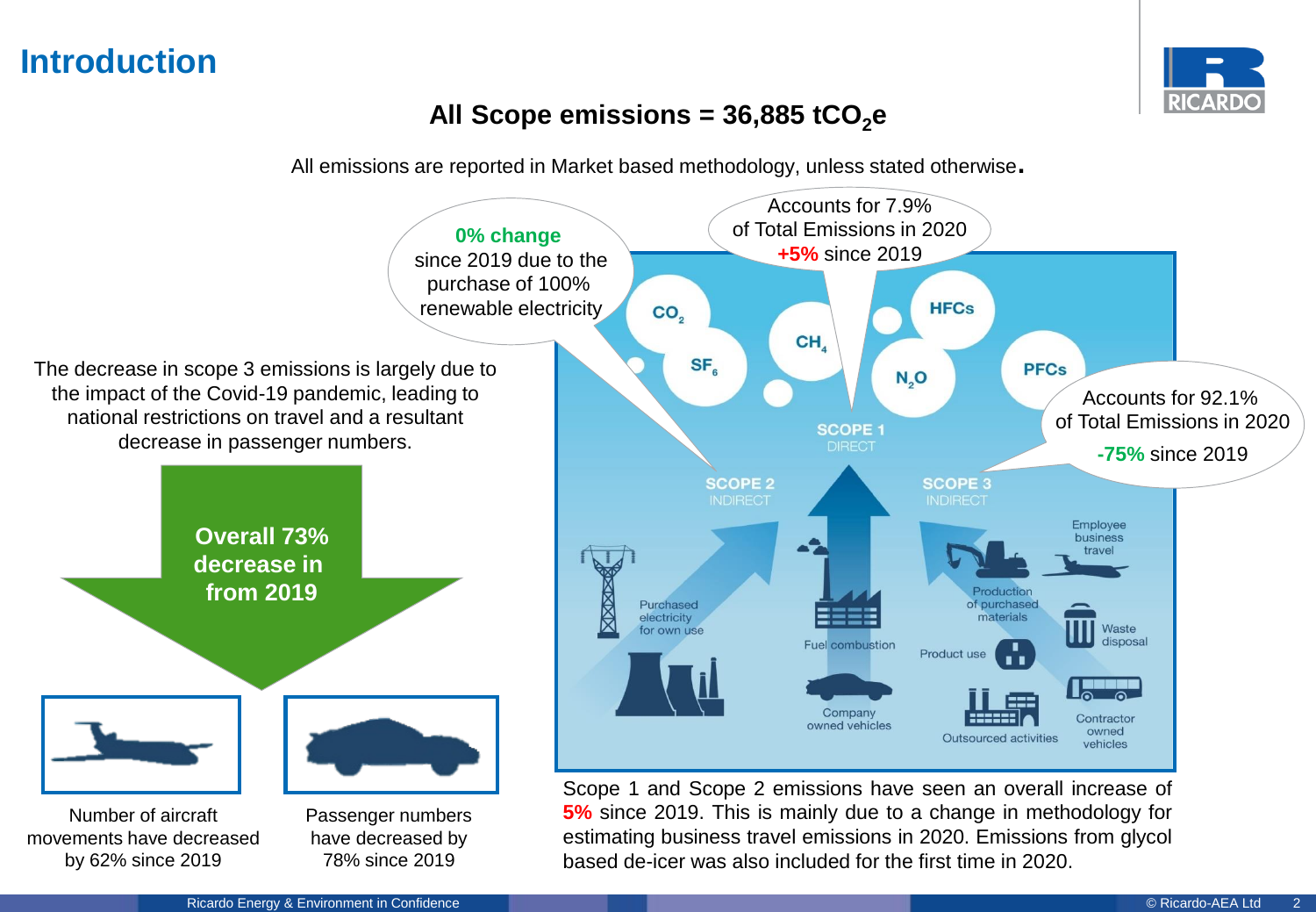# **Included Emissions Sources**

**RICARDO** 

**The following emissions sources are included in the 2020 carbon footprint for Glasgow Airport:**

### **Scope 1: Direct emissions:**

- Fuels burnt on site (boilers, generators, airport owned operational vehicles, fire training)
- Refrigerant gas losses
- Airport glycol based de -icer

### **Scope 2: Indirect emissions:**

• Purchased electricity

### **Scope 3: Indirect emissions:**

- 3<sup>rd</sup> party operational vehicle fuels
- Tenant energy
- Aircraft LTO cycle, APU usage and engine testing
- **Business travel**
- Water supply and wastewater treatment
- Staff commute
- Passenger surface access
- Waste (disposal and virgin material production)
- 3<sup>rd</sup> party glycol based de-icer

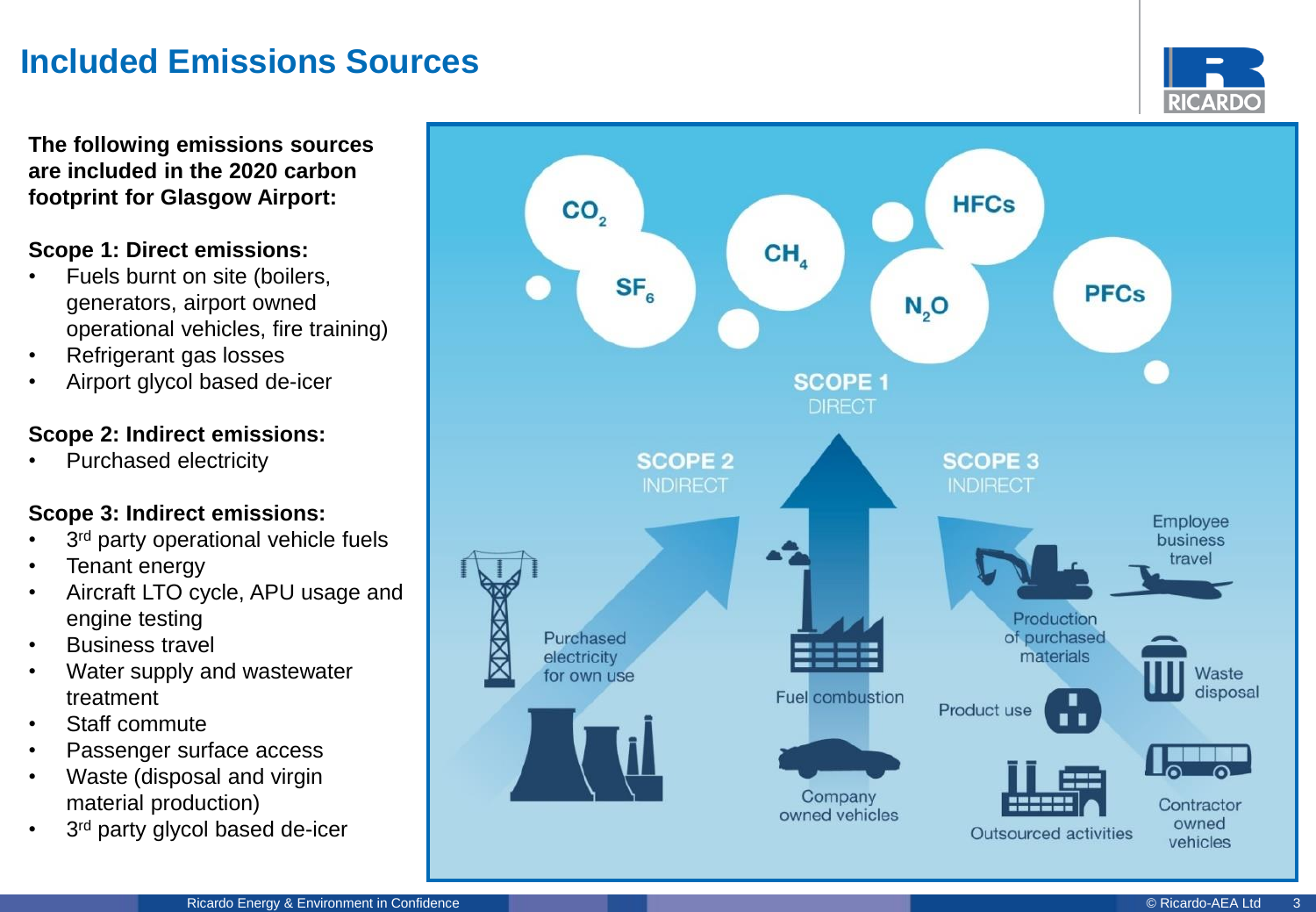## **Key Stats - Carbon Emissions by Scope 2020**





|                                    | <b>Total 2020 emissions</b><br>(tCO <sub>2</sub> e) | % of total<br>emissions |
|------------------------------------|-----------------------------------------------------|-------------------------|
| <b>Scope 1</b>                     | 2,916                                               | 7.9%                    |
| <b>Scope 2</b>                     | $\Omega$                                            | 0.0%                    |
| <b>Scope 3</b>                     | 33,963                                              | 92.1%                   |
| <b>Outside of</b><br><b>Scopes</b> | 7                                                   | 0.0%                    |
| <b>Total</b>                       | 36,885                                              | 100%                    |

#### **Scope 1:**

Emissions on-site, or an associated process, from the combustion of fossil fuels, e.g. natural gas, oil, LPG and company-owned vehicles.

#### **Scope 2:**

Emissions associated with the use of electricity imported from the grid or from a third party supplier of energy in the form of heat or electricity.

### **Scope 3:**

Emissions arising as a direct consequence of the use of goods or services provided by the company. For GLA this would be the operation of Glasgow Airport. Sources include aircraft movements, passenger and staff travel to the airport, airside activities, waste disposal, water and business travel.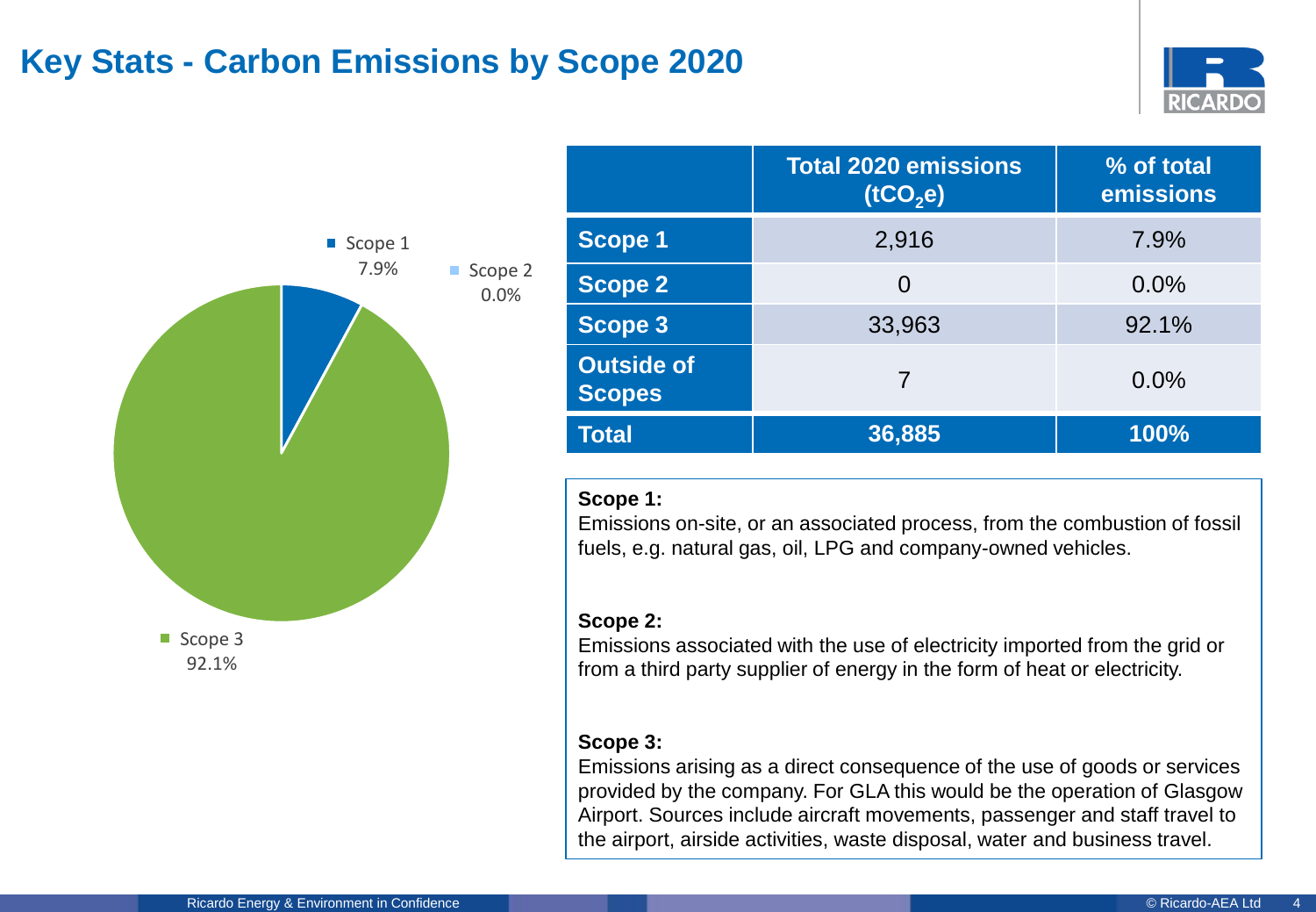# <span id="page-4-0"></span>**Key Stats - All Scopes Summary**



|                                    | <b>Total 2020</b><br>emissions (tCO <sub>2</sub> e) | % of total<br>emissions |
|------------------------------------|-----------------------------------------------------|-------------------------|
| <b>Scope 1</b>                     | 2,916                                               | 7.9%                    |
| <b>Scope 2</b>                     |                                                     | $0.0\%$                 |
| <b>Scope 3</b>                     | 33,963                                              | 92.1%                   |
| <b>Outside of</b><br><b>Scopes</b> | 7                                                   | $0.0\%$                 |
| Total                              | 36,885                                              | 100%                    |

Scope 3 emissions have always been the largest contributor to Glasgow Airport's carbon footprint. The majority of which are from aircraft activities and passenger access to the airport.

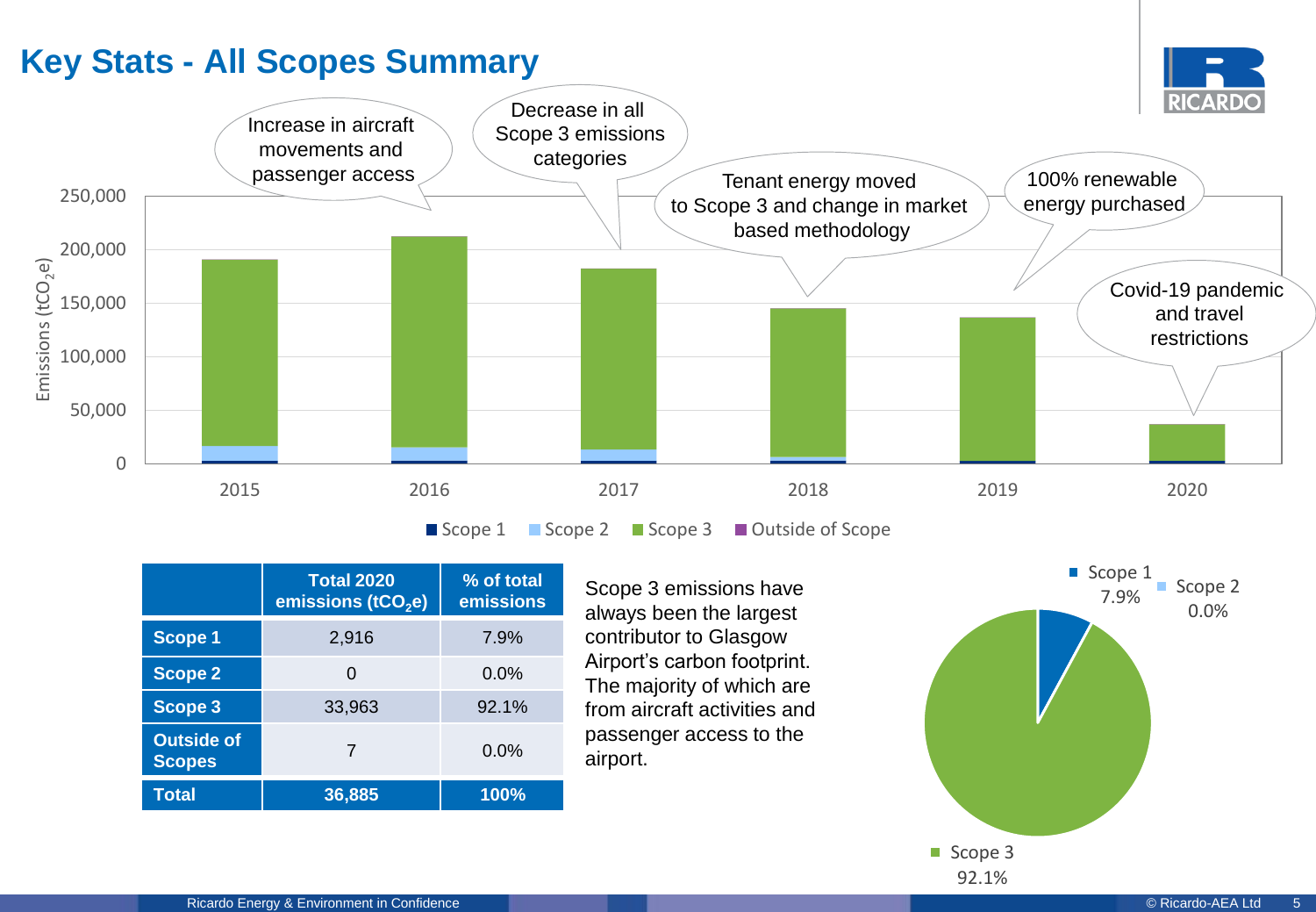# <span id="page-5-0"></span>**Key Stats - Intensity Metrics comparison over time - 1**



Intensity metrics allow comparison over time against other factors that fluctuate and have an impact on the environmental performance of the airports. The two chosen key performance indicators are aircraft movements and passenger numbers.

This chart shows intensity metrics for:

- Location based methodology with tenant energy in Scope 3 from 2018
- Market based methodology with tenant energy in Scope 3 from 2018



There was an increase in market and location based intensity metrics in 2020. This is due to the Covid-19 pandemic causing reduced PAX and ATM numbers, yet Glasgow Airport had to remain operational for limited travel. For this reason, emissions did not decrease at the same pace as ATM and PAX numbers.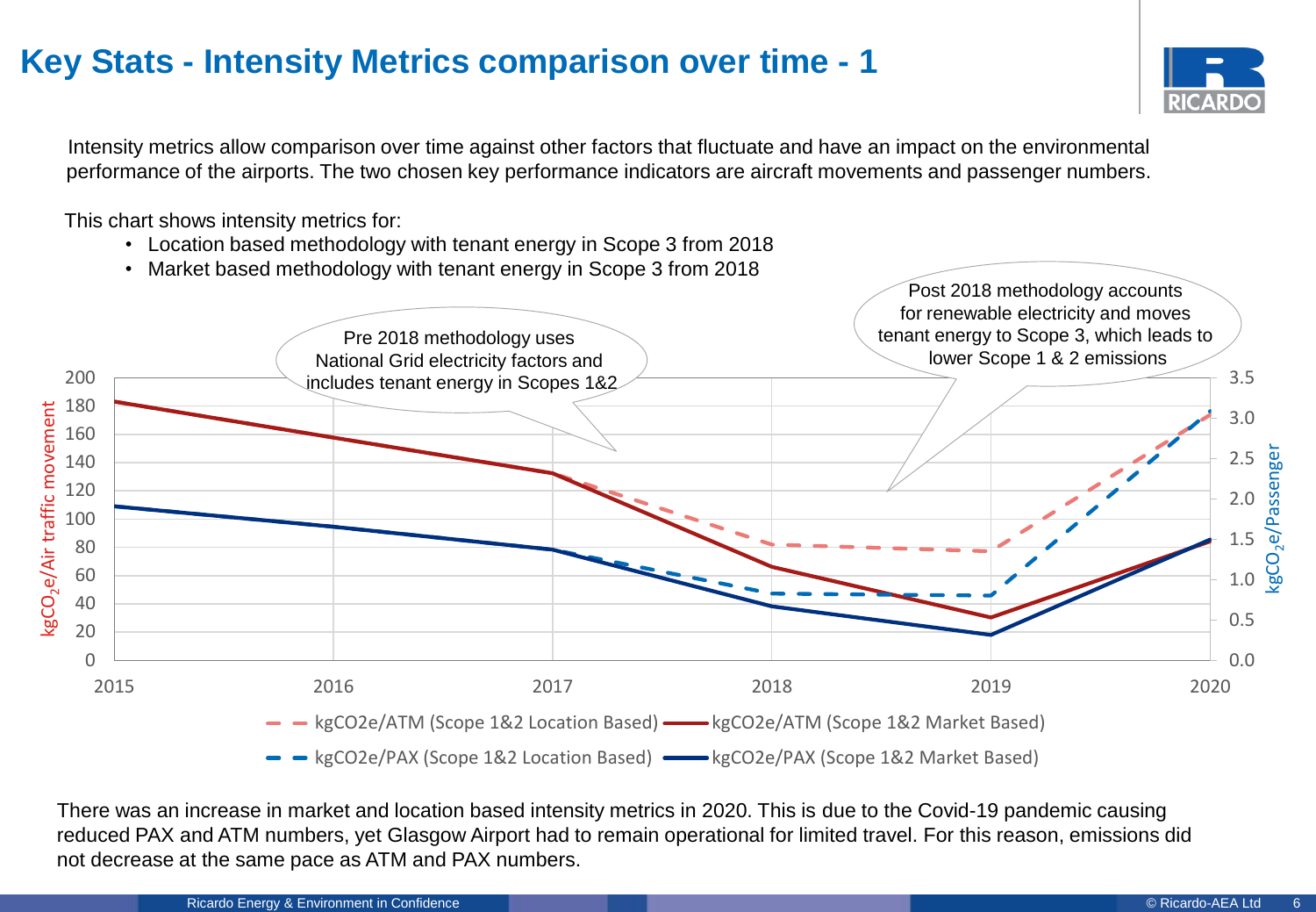# **Key Stats - Intensity Metrics comparison over time - 2**



The table below shows the figures from the chart on the previous slide for:

- Location based Scope 2 and tenant energy in Scope 3 from 2018
- Market based Scope 2 and tenant energy in Scope 3 from 2018

|                                                                                                                | 2015      | 2016      | 2017      | 2018      | 2019      | 2020      |
|----------------------------------------------------------------------------------------------------------------|-----------|-----------|-----------|-----------|-----------|-----------|
| <b>ATM</b>                                                                                                     | 90,782    | 98,264    | 102,490   | 97,415    | 91,848    | 34,589    |
| <b>PAX</b>                                                                                                     | 8,718,269 | 9,370,402 | 9,902,239 | 9,659,818 | 8,850,565 | 1,947,877 |
| % Change in ATM<br>(year-on-year)                                                                              | N/A       | $+8.2%$   | $+4.3%$   | $-5.0%$   | $-5.7%$   | $-62.3%$  |
| % Change in PAX<br>(year-on-year)                                                                              | N/A       | $+7.5%$   | $+5.7%$   | $-2.4%$   | $-8.4%$   | $-78.0%$  |
|                                                                                                                |           |           |           |           |           |           |
| Scope 1 & 2 ( $tCO2e$ )<br><b>Location Based Scope 1&amp;2</b><br><b>Tenant energy in Scope 3</b><br>from 2018 | 16,633    | 15,500    | 13,578    | 7,980     | 7,091     | 6,017     |
| kgCO <sub>2</sub> e/ATM                                                                                        | 183.2     | 157.7     | 132.5     | 81.9      | 77.2      | 174.0     |
| kgCO <sub>2</sub> e/PAX                                                                                        | 1.9       | 1.7       | 1.4       | 0.8       | 0.8       | 3.1       |
|                                                                                                                |           |           |           |           |           |           |
| Scope 1 & 2 ( $tCO2e$ )<br>Market Based Scope 1&2<br><b>Tenant energy in Scope 3</b><br>from 2018              | $N/A^*$   | $N/A^*$   | $N/A^*$   | 6,454     | 2,788     | 2,916     |
| kgCO <sub>2</sub> e/ATM                                                                                        | $N/A^*$   | $N/A^*$   | $N/A^*$   | 66.3      | 30.4      | 84.3      |
| kgCO <sub>2</sub> e/PAX                                                                                        | $N/A^*$   | $N/A^*$   | $N/A^*$   | 0.7       | 0.3       | 1.5       |

\* Note that for 2015-2017 no figures for this methodology are available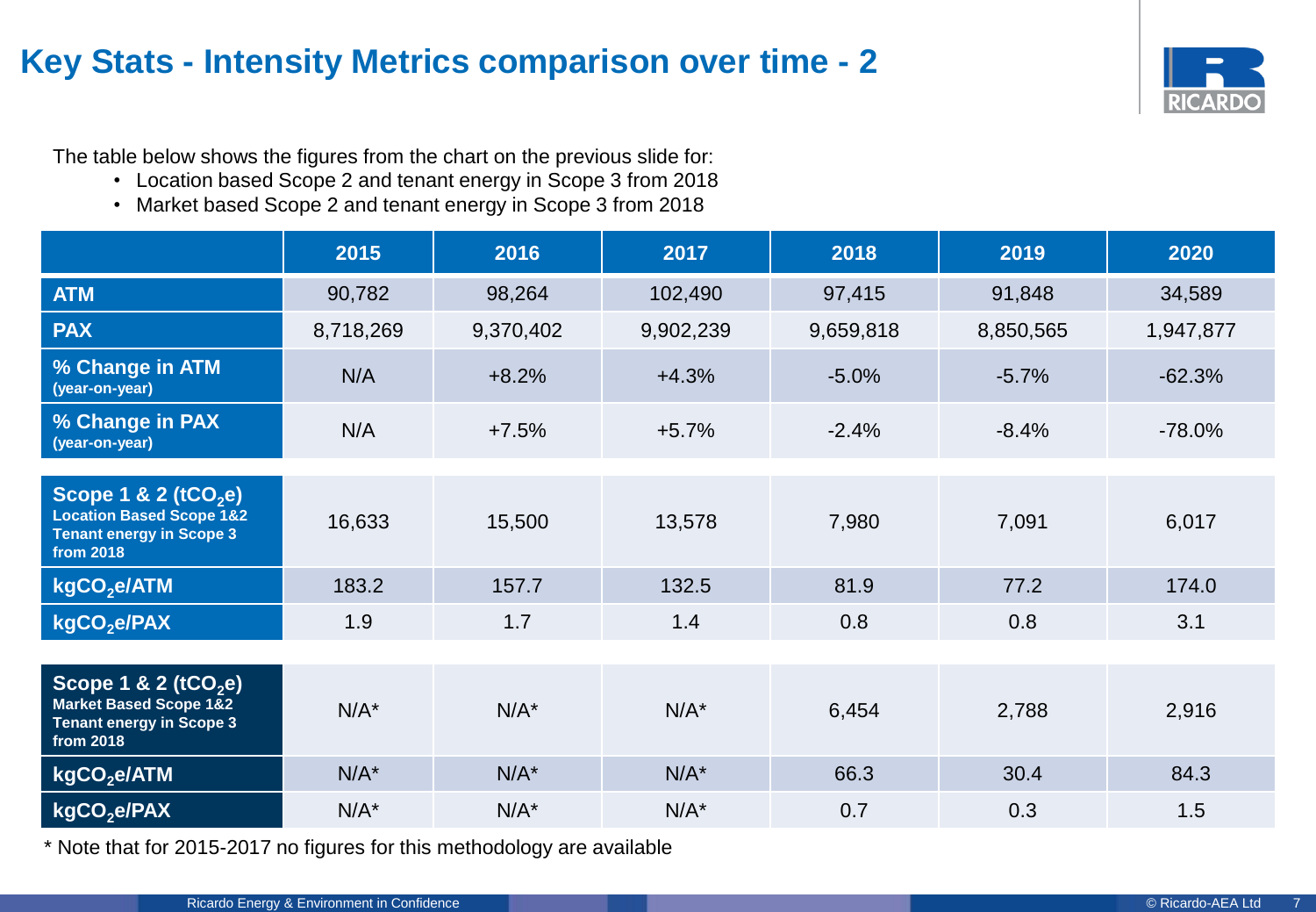### **Table of Contents**



- [Introduction](#page-4-0)
- **[Included Emissions Sources](#page-4-0)**
- Key Stats [Carbon Emissions by Scope 2019](#page-4-0)
- Key Stats [All Scopes Summary](#page-4-0)
- Key Stats [Intensity Metric](#page-5-0)
- [Background](#page-8-0)
- [Carbon Emissions by Source and Activity 2019](#page-9-0)
- [Tenant Energy](#page-11-0)
- [Scope 1 Emissions Sources](#page-12-0)
- [Scope 2 Location and Market Based Emissions](#page-13-0)
- [Comparison of Electricity Consumption and Carbon Emissions](#page-14-0)
- [Scope 3 Emissions Sources](#page-15-0)
- **[Annual Emissions Trends](#page-16-0)**
- **Appendix and Methodology**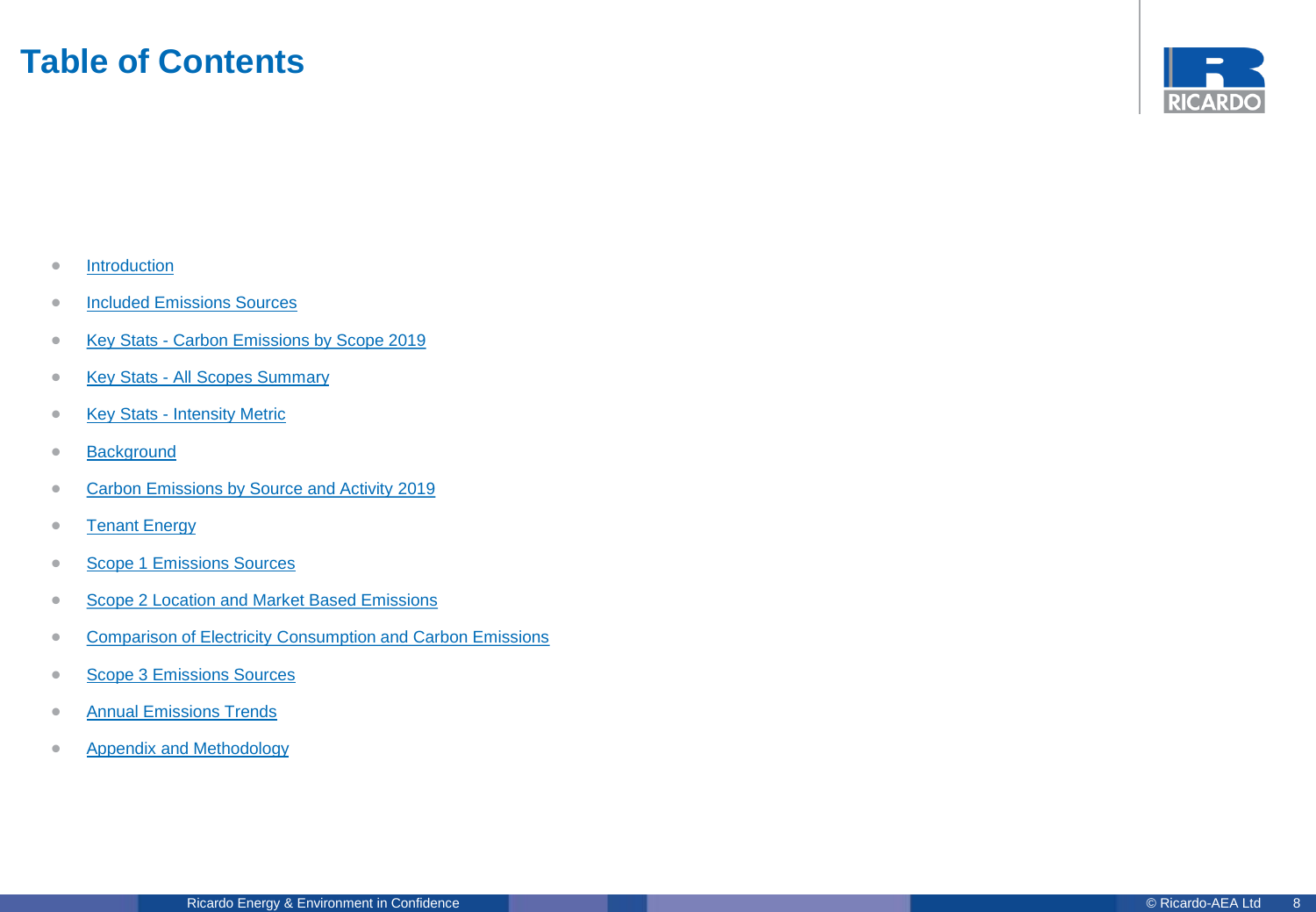## <span id="page-8-0"></span>**Background**



AGS Airports Limited, a partnership between Ferrovial and Macquarie Infrastructure and Real Assets (MIRA), owns Glasgow International Airport Limited (GLA). The airport operates 365 days per year serving around 9 million passengers and handling around 92,000 aircraft movements. AGS Airports employ around 350 full time employees (FTE), of which 184 are based in Glasgow Airport. Many of these commute to the airport by car or public transport, though cycling has become more popular in recent years. To continue operating in an environmentally responsible manner, it is important for the airport to monitor and manage all its emissions from all operations.

During the reporting year of 2020, national restrictions on travel were implemented in the UK from March onwards in response to the Covid-19 pandemic. This has lead to significant decreases in passenger numbers and resultantly, employee numbers and total aircraft movements for AGS Airports. A number of staff were placed on furlough and there has also been a shift to working from home where possible.

The calculation of the annual carbon footprint will help AGS Airports Limited and the individual airports understand the different areas which contribute to their overall carbon footprint and monitor changes on a yearly basis. This process will help identify improvement opportunities, which will ultimately reduce AGS Airports' carbon footprint and associated costs. In addition, the success of any management strategies previously implemented can be evaluated.

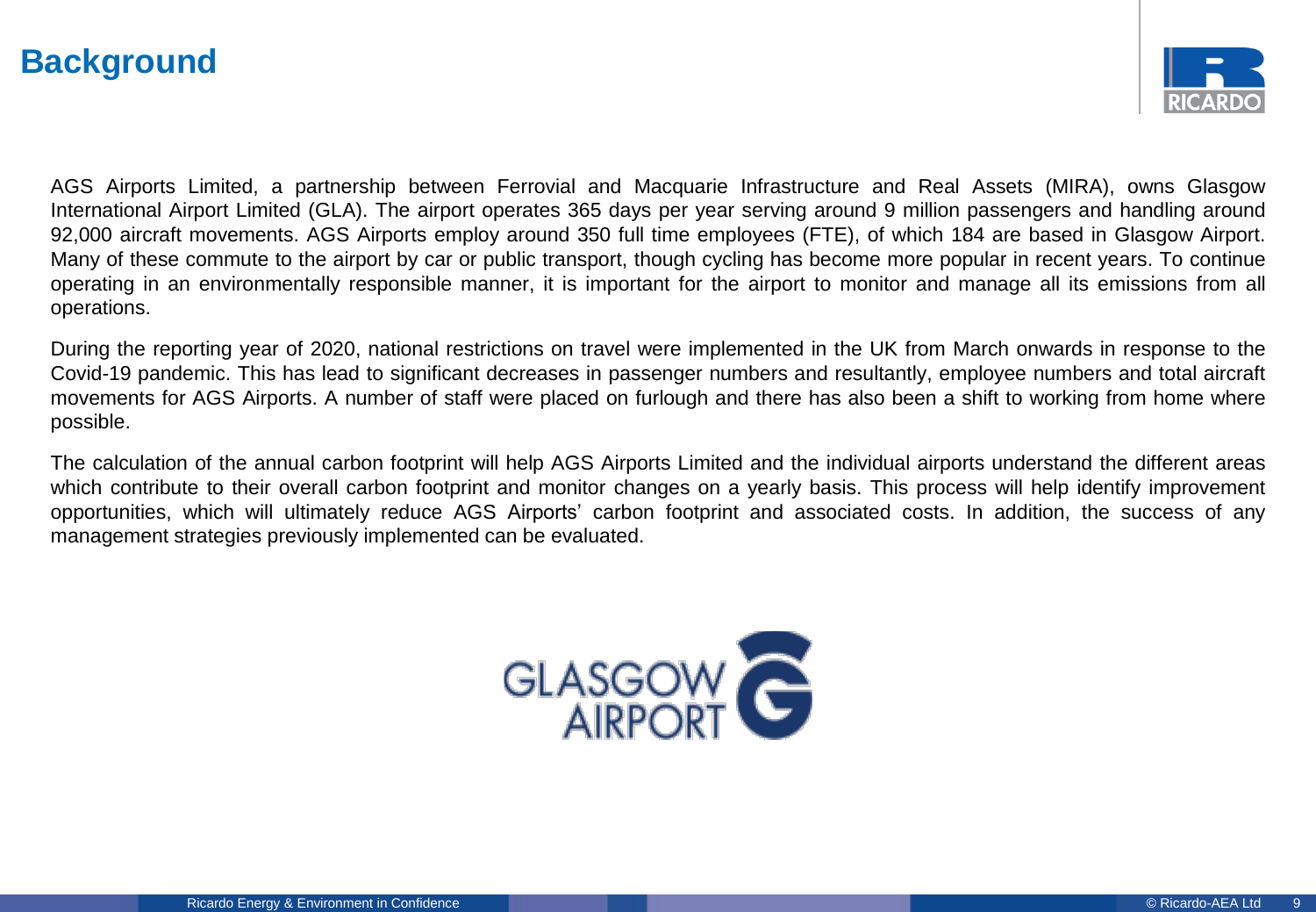# <span id="page-9-0"></span>**Carbon Emissions by Source and Activity 2020 - 1**



Glasgow Airport's emissions can be broken down by activity as seen in this table.

| The main activities that<br>contribute to the footprint are<br>aircraft movements,                                                                                                                                                                     | <b>Emissions Source</b>      | <b>Scope 1</b><br>(tCO <sub>2</sub> e) | <b>Scope 2</b><br>(tCO <sub>2</sub> e) | Scope 3<br>(tCO <sub>2</sub> e) | <b>Outside of</b><br><b>Scope</b><br>(tCO <sub>2</sub> e) | <b>Total</b><br>(tCO <sub>2</sub> e) | % of Total<br><b>Emissions</b> |
|--------------------------------------------------------------------------------------------------------------------------------------------------------------------------------------------------------------------------------------------------------|------------------------------|----------------------------------------|----------------------------------------|---------------------------------|-----------------------------------------------------------|--------------------------------------|--------------------------------|
| passenger surface access<br>and utilities                                                                                                                                                                                                              | <b>Aircraft movements</b>    | $\mathbf 0$                            | $\mathbf 0$                            | 23,187                          | $\mathbf 0$                                               | 27,655                               | 62.9%                          |
| Utilities include natural gas,<br>refrigerant and de-icer usage in<br>the terminal as well<br>as electricity consumption<br>Daily operation and staff<br>activities at the airport contribute a<br>small overall percentage of the<br>carbon footprint | Passenger surface access     | $\mathbf 0$                            | $\mathbf 0$                            | 6,776                           | 0                                                         | 6,776                                | 18.4%                          |
|                                                                                                                                                                                                                                                        | <b>Utilities</b>             | 2,641                                  | $\pmb{0}$                              | 993                             | $\pmb{0}$                                                 | 3,634                                | 9.9%                           |
|                                                                                                                                                                                                                                                        | <b>Staff commute</b>         | $\mathbf 0$                            | $\mathbf 0$                            | 2,134                           | 0                                                         | 2,134                                | 5.8%                           |
|                                                                                                                                                                                                                                                        | <b>Operational vehicles</b>  | 264                                    | $\mathbf 0$                            | 303                             | $\overline{7}$                                            | 573                                  | 1.6%                           |
|                                                                                                                                                                                                                                                        | Waste                        | $\mathbf 0$                            | $\mathbf 0$                            | 275                             | $\mathbf 0$                                               | 275                                  | 0.7%                           |
|                                                                                                                                                                                                                                                        | <b>Aircraft Engine Tests</b> | $\mathbf 0$                            | $\mathbf{0}$                           | 266                             | $\mathbf 0$                                               | 266                                  | 0.7%                           |
|                                                                                                                                                                                                                                                        | <b>Business travel</b>       | $\mathbf 0$                            | $\mathbf 0$                            | 28                              | 0                                                         | 28                                   | 0.1%                           |
|                                                                                                                                                                                                                                                        | <b>Fire Training</b>         | 11                                     | $\pmb{0}$                              | $\pmb{0}$                       | 0                                                         | 11                                   | 0.0%                           |
|                                                                                                                                                                                                                                                        |                              | 2,916                                  | $\bullet$                              | 33,963                          | $\overline{7}$                                            | 36,885                               | 100.0%                         |

Accounts for the direct carbon dioxide (CO $_2$ ) impact of using biofuels in airport vehicles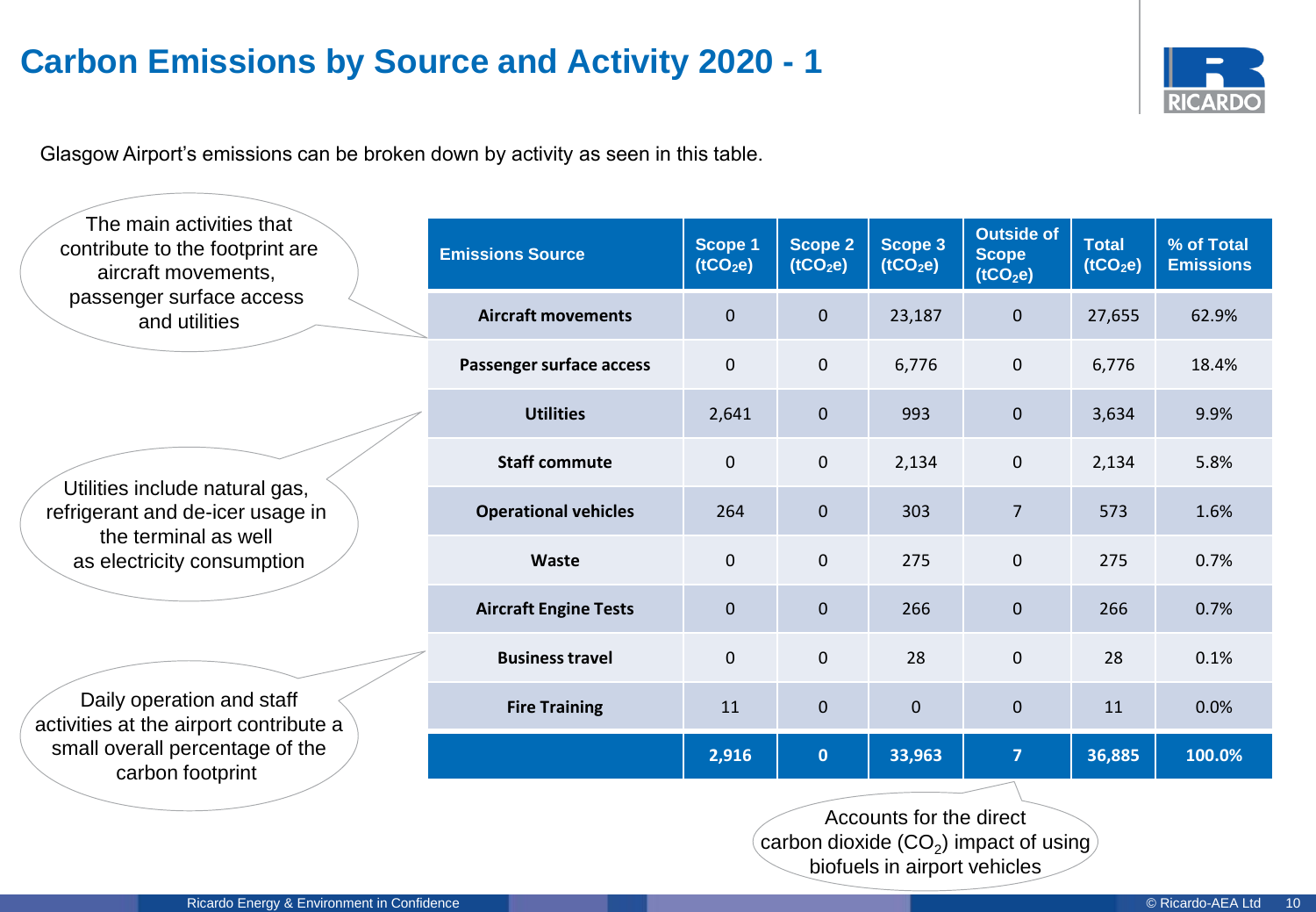### 0 5,000 10,000 15,000 20,000 25,000 Aircraft movements Passenger surface access Utilities Staff commute Operational vehicles Waste Aircraft Engine Tests Business travel Fire Training Emissions (tCO<sub>2</sub>e)<br>
Scope 3 **D** Outside Scope 1 Scope 2 Scope 3 Outside of Scopes

#### Scopes 1 and 2 carbon emissions split by source/activity Scope 3 carbon emissions split by source/activity





# **Carbon Emissions by Source and Activity 2020 - 2**

All Scopes carbon emissions split by source/activity

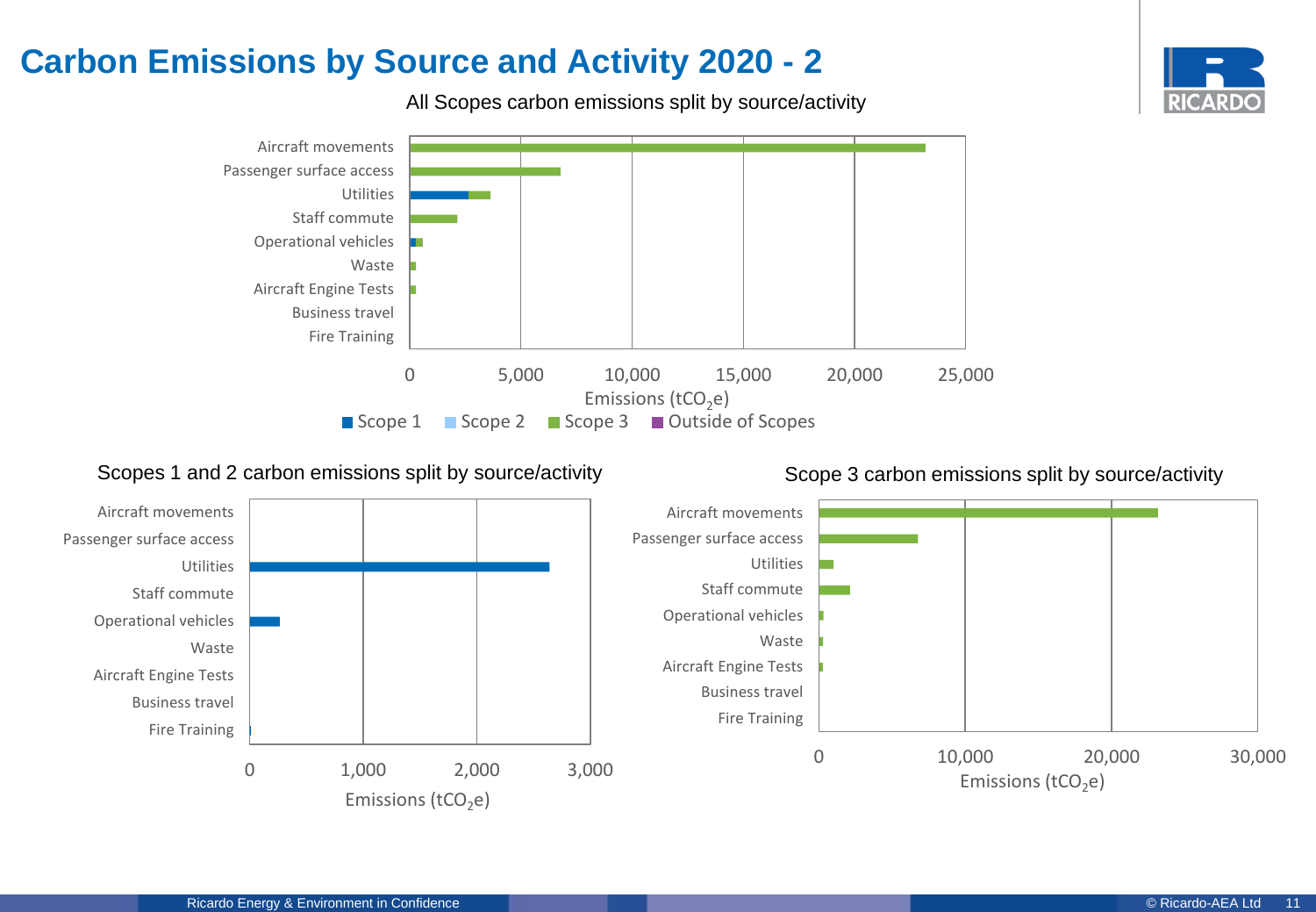# <span id="page-11-0"></span>**Tenant Energy**



- As tenant energy is out with the control of the airport, this was moved to Scope 3 emissions in 2019, in order to more clearly identify the airports controllable emissions.
	- This decreased the airports Scope 2 emissions but the Total Emissions figure accounts for both airport consumption and tenant consumption.
	- 100% of airport and tenant electricity purchased is renewable and so there are no emissions associated.
- All tenant energy that is contained in Scope 3 is metered data.
- A comparison of emissions from natural gas split by scope 1 and 3 (airport and tenant) can be seen below



Electricity is not included in the figure above because renewable electricity is purchased and has no associated emissions.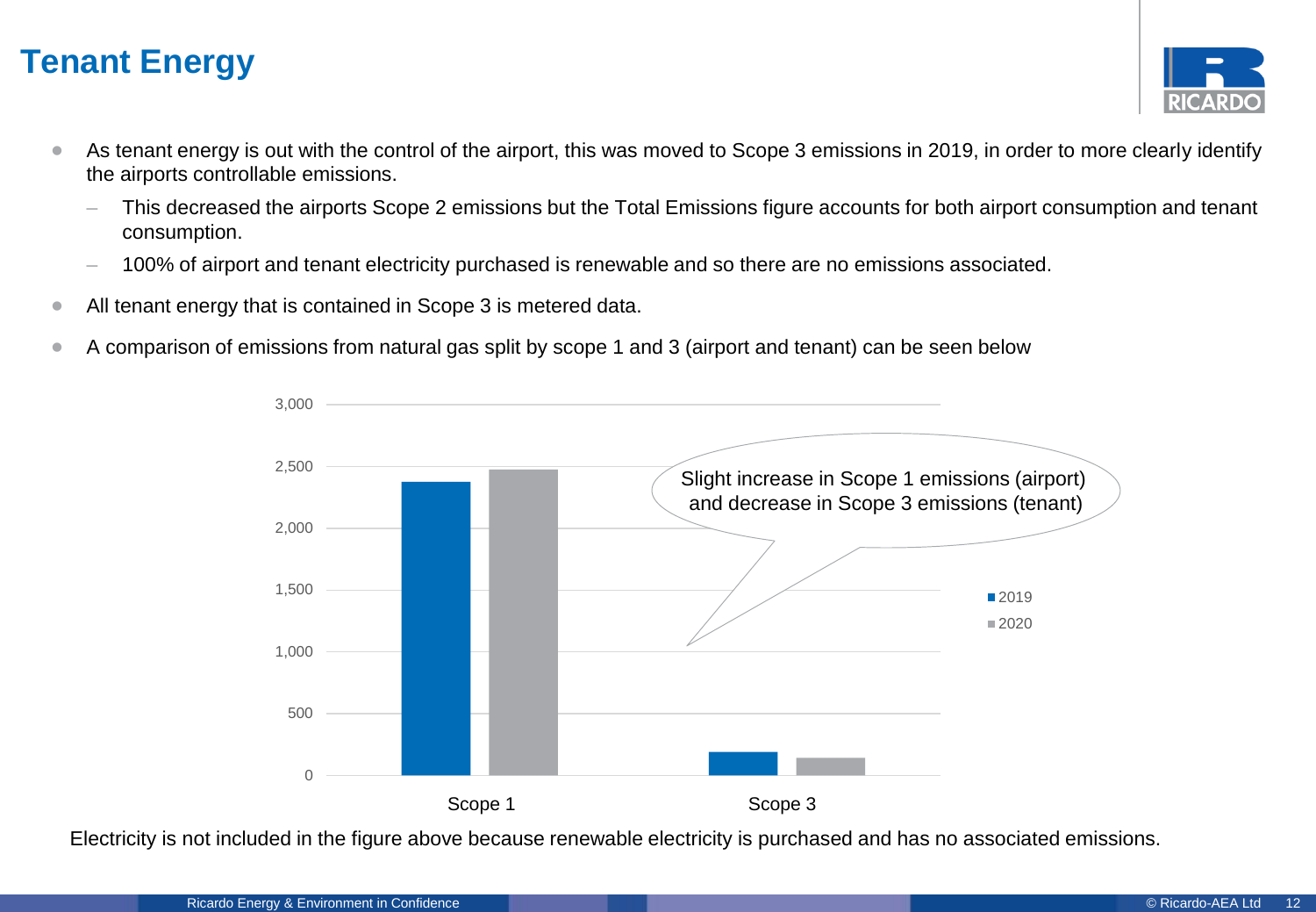# <span id="page-12-0"></span>**Scope 1 Emissions Sources**



### **Scope 1 = 2,916 tCO2e (7.9% of Total)**

Scope 1 emissions are under the direct control of the airport.

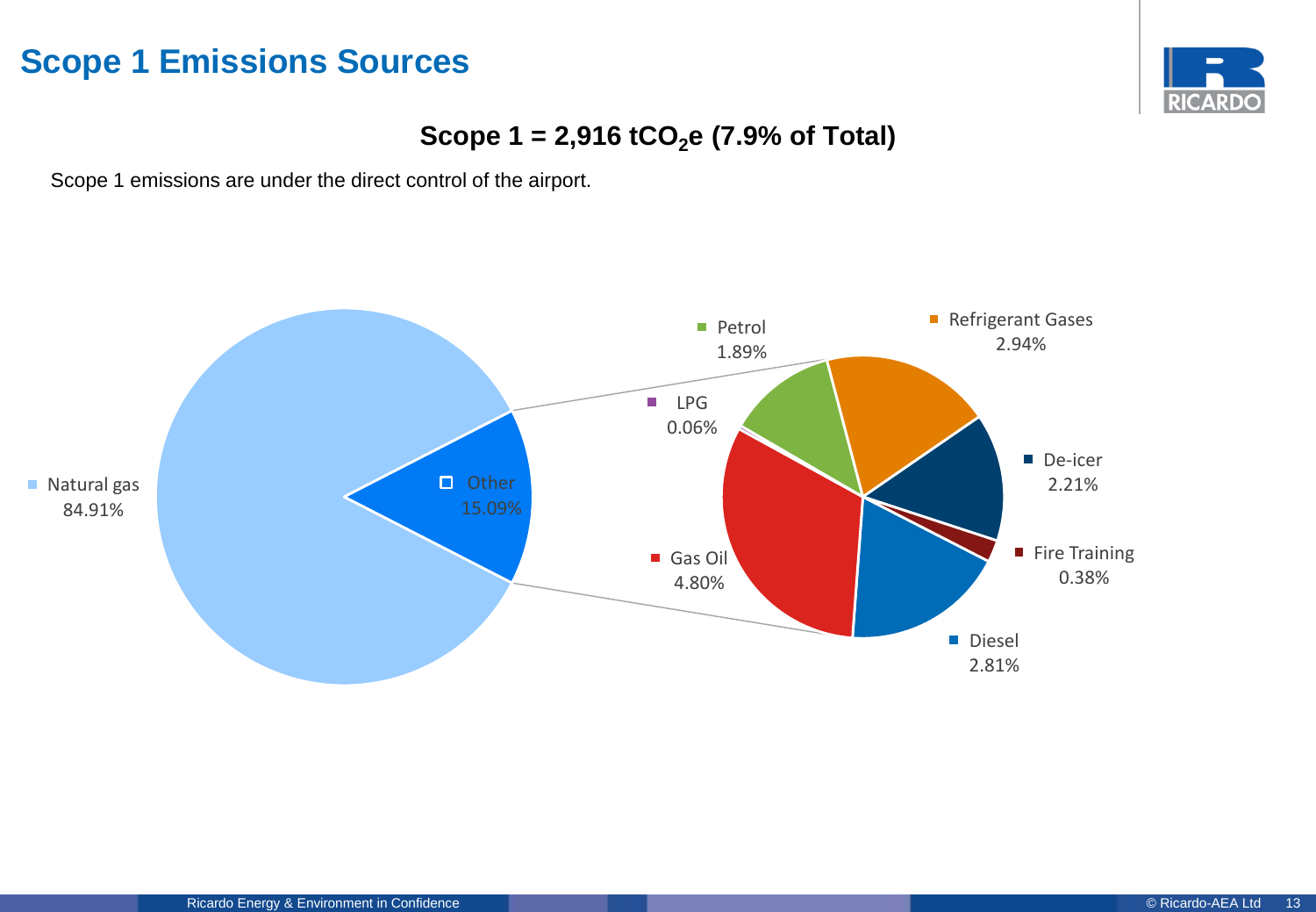# <span id="page-13-0"></span>**Scope 2: Location and Market Based Emissions**



### **Scope 2 = 0 tCO2e (0% of Total)**

Scope 2 emissions relate to the electricity consumption at the airport. These can be calculated as:

- Location-based method; this reflects the average emissions intensity of macro-scale (regional/national) electricity grids where energy consumption occurs. Companies reporting using this method should use the regional/National Grid average emission factor. In the UK, this would be sourced from the Defra/DECC UK Government conversion factors for Company Reporting.
- Market-based method; this reflects the emissions from the electricity that a company is purchasing. Energy suppliers in the EU are already required, by law, to disclose to consumers the fuel mix and GHG emissions associated with their portfolio or tariffs. This airport selects to purchase energy that is greener than the National Grid average emissions factor. The advantage of procuring energy that is higher in renewable energy sources than that of the National Grid average emissions factor is outlined in the table below.

|                                                   | Location-based (tCO <sub>2</sub> e) | Market-based (tCO <sub>2</sub> e) |
|---------------------------------------------------|-------------------------------------|-----------------------------------|
| <b>Airport Electricity Emissions</b><br>(Scope 2) | 3.101                               |                                   |

- Here, market-based emissions are zero because the airport purchased 100% green electricity from its energy suppliers. REGO certificates have been provided for electricity consumed between Jan-Mar 2020, and a supplier statement provided for the remainder of 2020 that indicates that the supply is 100% renewable and REGOs will be available in mid-2021.
- The following slide provides an annual comparison of the electricity consumption and relevant emissions at Glasgow Airport.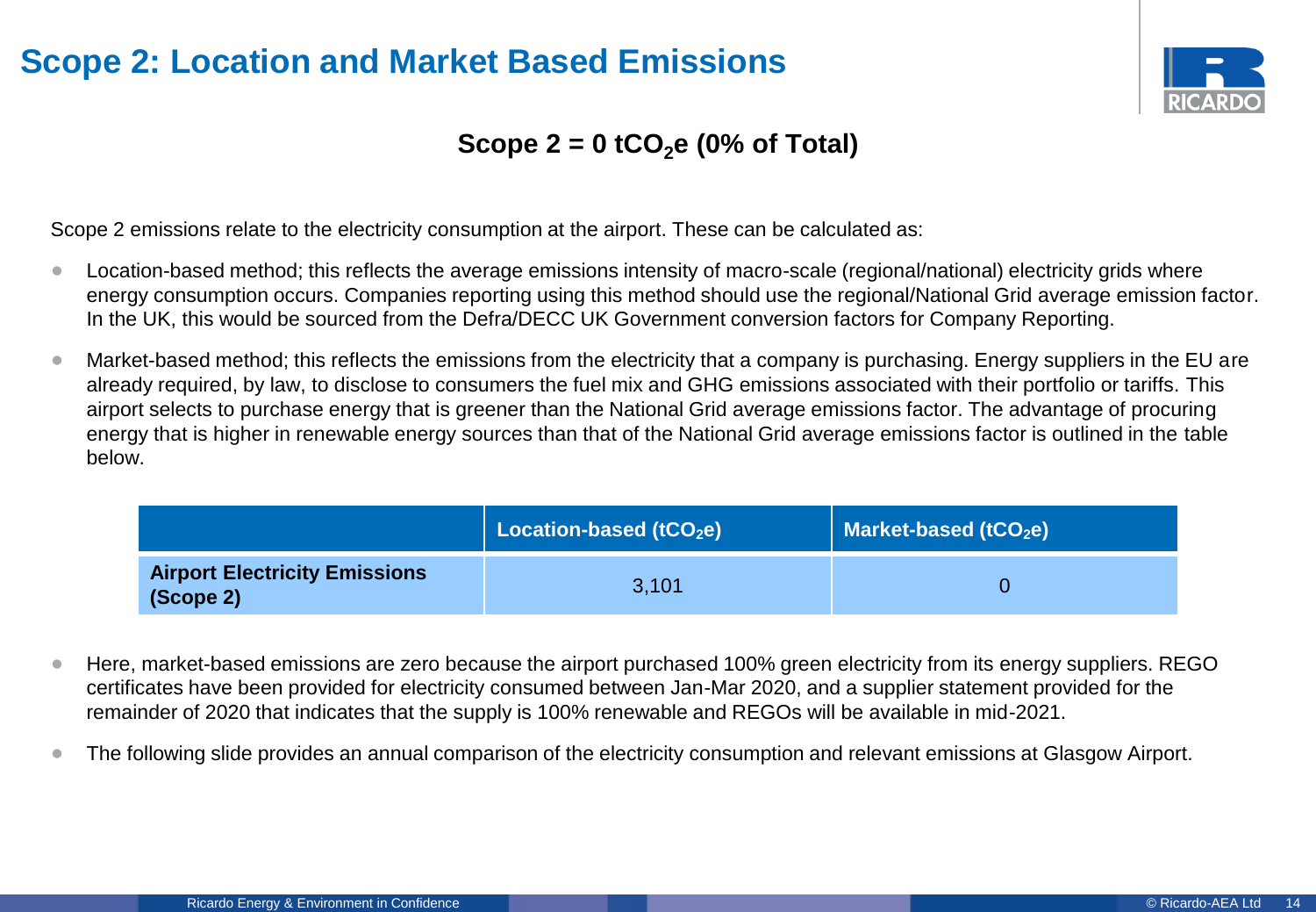# <span id="page-14-0"></span>**Comparison of Electricity Consumption and Carbon Emissions**





**EMILE** Emissions (tCO2e)  $\longrightarrow$  Electricity (kWh)

There has been a small deviation in total electrical consumption from 2015-2019. The majority of savings in emissions is due to the increase of renewables on the national electrical grid or purchasing electricity that is high in renewable energy (market based savings). From 2019- 2020, electricity consumption and the resulting emissions reduced, likely due to the Covid-19 pandemic.

Note: to allow for better comparison to previous years, the figures for electricity emissions above include tenant electricity use, as well as Transmission and Distribution emissions.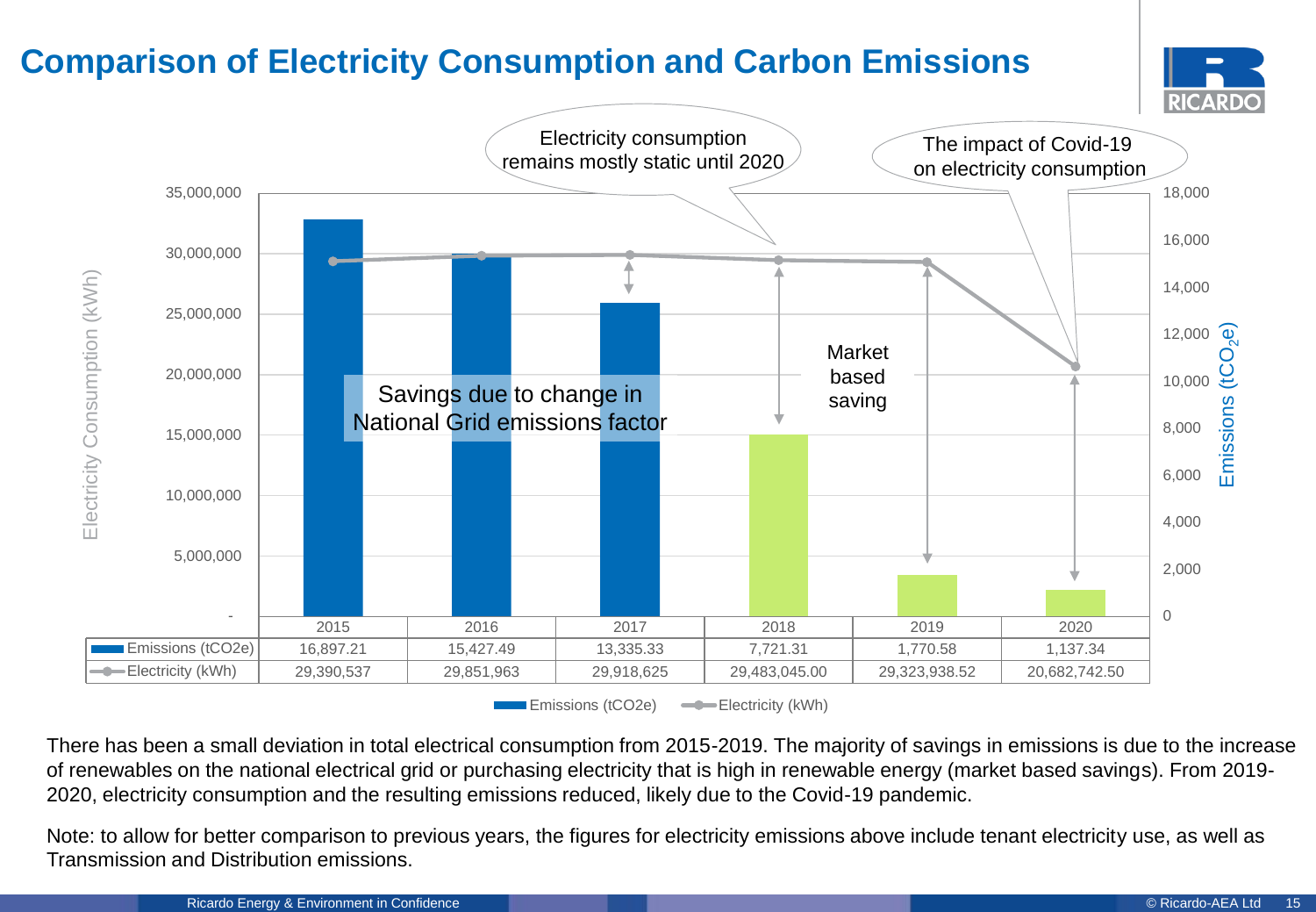# <span id="page-15-0"></span>**Scope 3 Emissions Sources**



### **Scope 3 = 33,963 tCO2e (92.1% of Total)**

Unlike Scope 1 and Scope 2 emissions, emissions categorised as Scope 3 are not generally under the direct control of the airport.



The above figures are reported under market based methodology, therefore the emissions from electricity are from transmission and distribution (T&D) only as 100% of electricity purchased is renewable.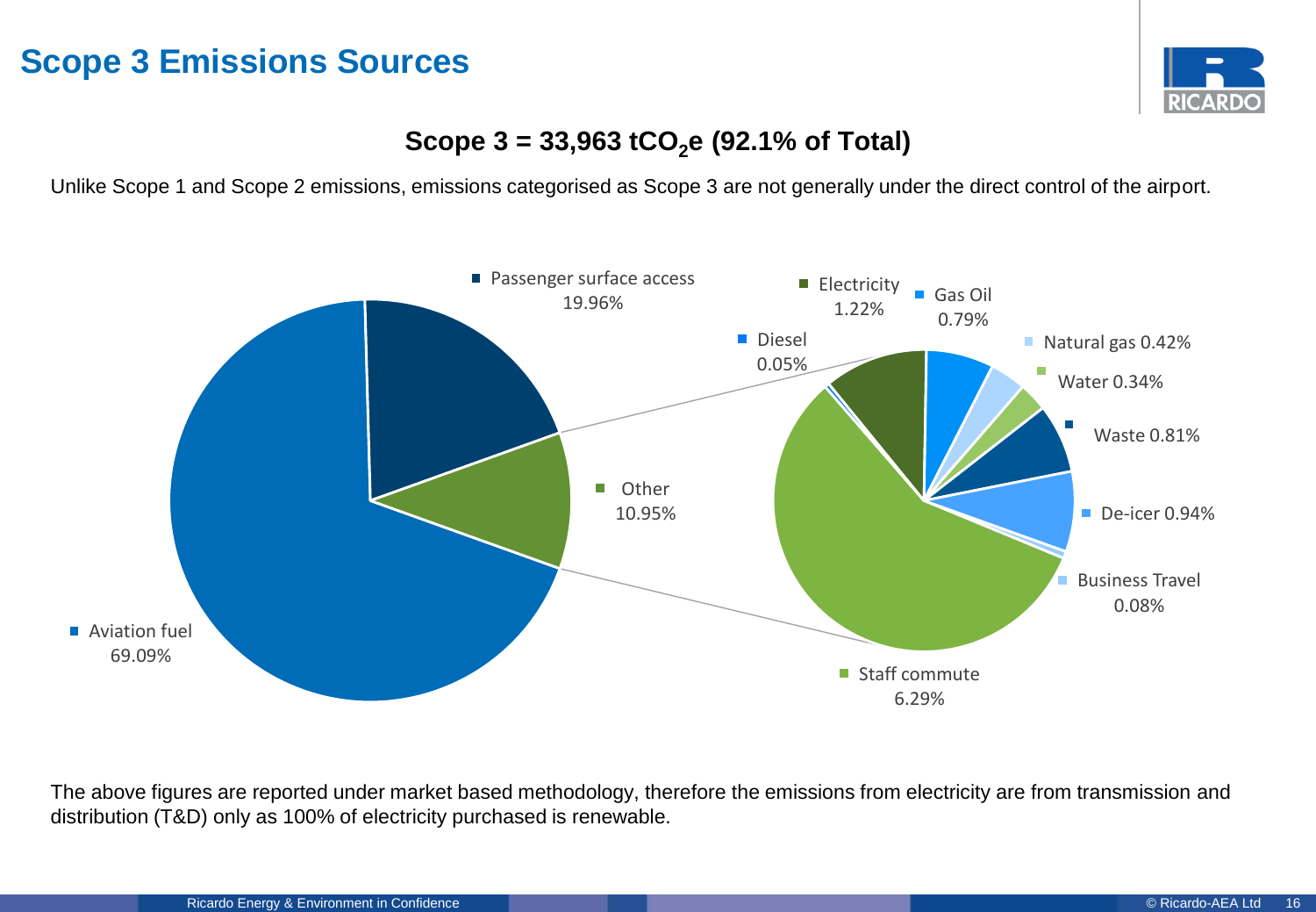# <span id="page-16-0"></span>**Annual Emissions Trends - 1**

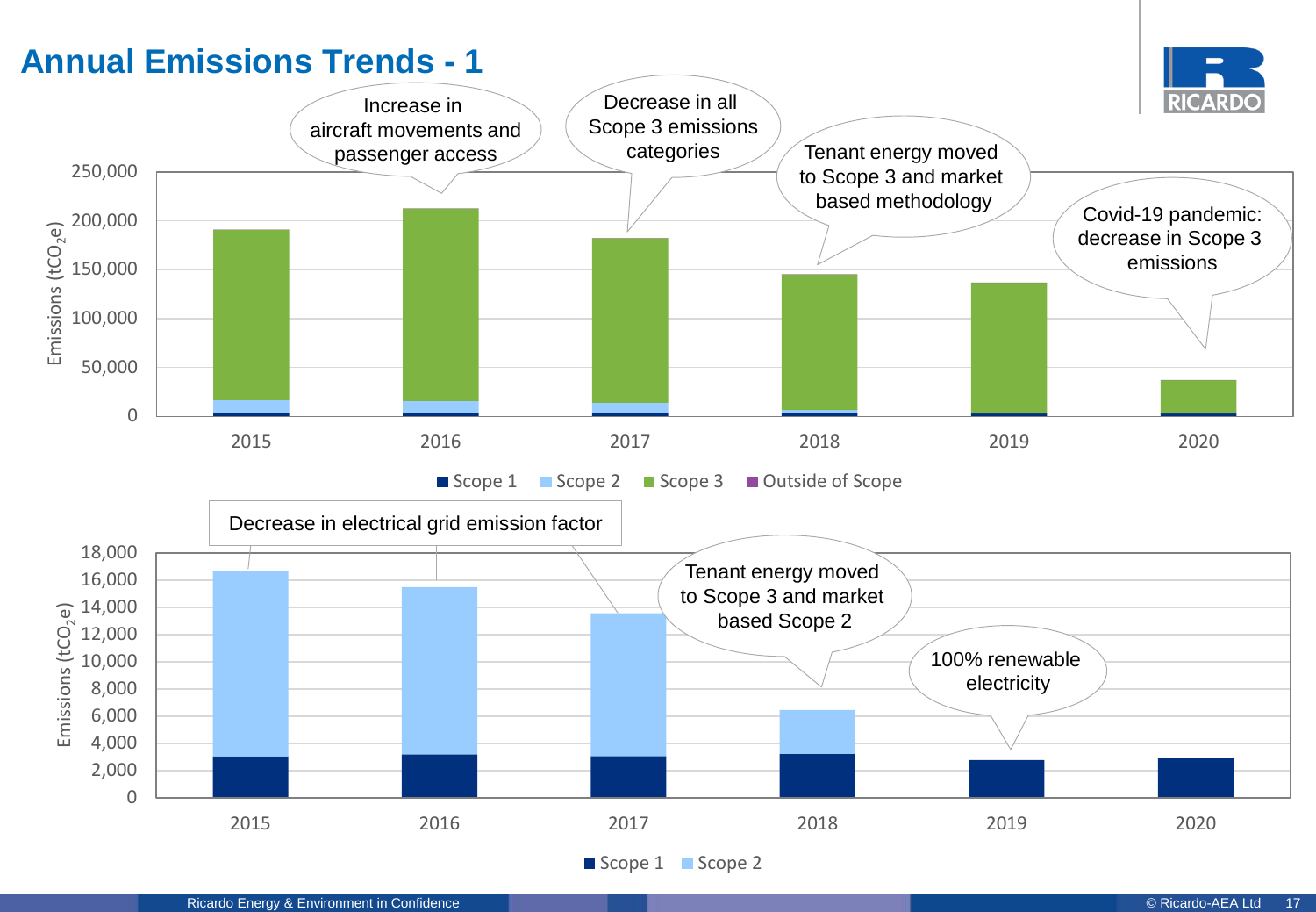# **Annual Emissions Trends - 2**



The table below shows the figures from the charts on the previous slide, as well as the % year-on-year (y-o-y) change of the different emissions scopes.

| <b>Emissions by Scope</b>                  | 2015<br>emissions<br>(tCO <sub>2</sub> e) | 2016<br>emissions<br>(tCO <sub>2</sub> e) | 2017<br>emissions<br>(tCO <sub>2</sub> e) | 2018<br>emissions<br>$(tCO2e)^*$ | 2019<br>emissions<br>$(tCO2e)^*$ | 2020<br>emissions<br>$(tCO2e)^*$ |
|--------------------------------------------|-------------------------------------------|-------------------------------------------|-------------------------------------------|----------------------------------|----------------------------------|----------------------------------|
| <b>Scope 1</b>                             | 3,049                                     | 3,199                                     | 3,060                                     | 3,226                            | 2,788                            | 2,916                            |
| <b>Scope 2</b>                             | 13,584                                    | 12,301                                    | 10,518                                    | 3,228                            | $\mathbf{0}$                     | $\overline{0}$                   |
| Scopes 1 and 2                             | 16,633                                    | 15,500                                    | 13,578                                    | 6,454                            | 2,788                            | 2,916                            |
| <b>Scope 3</b>                             | 174,045                                   | 196,951                                   | 168,734                                   | 138,588                          | 133,887                          | 33,963                           |
| <b>Outside of Scopes</b>                   | $6\phantom{1}$                            | 5                                         | 5                                         | $\overline{4}$                   | $5\phantom{.}$                   | $\overline{7}$                   |
| <b>Total emissions</b>                     | 190,684                                   | 212,455                                   | 182,317                                   | 145,046                          | 136,681                          | 36,885                           |
|                                            |                                           |                                           |                                           |                                  |                                  |                                  |
| Scope 1 % y-o-y change                     | N/A                                       | 5%                                        | $-4%$                                     | 5%                               | $-14%$                           | 5%                               |
| Scope 2 % y-o-y change                     | N/A                                       | $-9%$                                     | $-14%$                                    | $-69%$                           | $-100%$                          | N/A                              |
| Scope 1 & 2 % y-o-y change                 | <b>N/A</b>                                | $-7%$                                     | $-12%$                                    | $-52%$                           | $-57%$                           | 5%                               |
| Scope 3 % y-o-y change                     | N/A                                       | 13%                                       | $-14%$                                    | $-18%$                           | $-3%$                            | $-75%$                           |
| <b>Outside of Scopes %</b><br>y-o-y change | N/A                                       | $-11%$                                    | 5%                                        | $-19%$                           | 23%                              | 32%                              |
| Total % y-o-y change                       | <b>N/A</b>                                | 11%                                       | $-14%$                                    | $-20%$                           | $-6%$                            | $-73%$                           |

\* Note that due to changes in methodology, 2015-2017 emission are reported using location based methodology and tenant energy is in Scopes 1 and 2. For 2018-20 emissions are reported using the market based methodology and tenant energy is moved to Scope 3.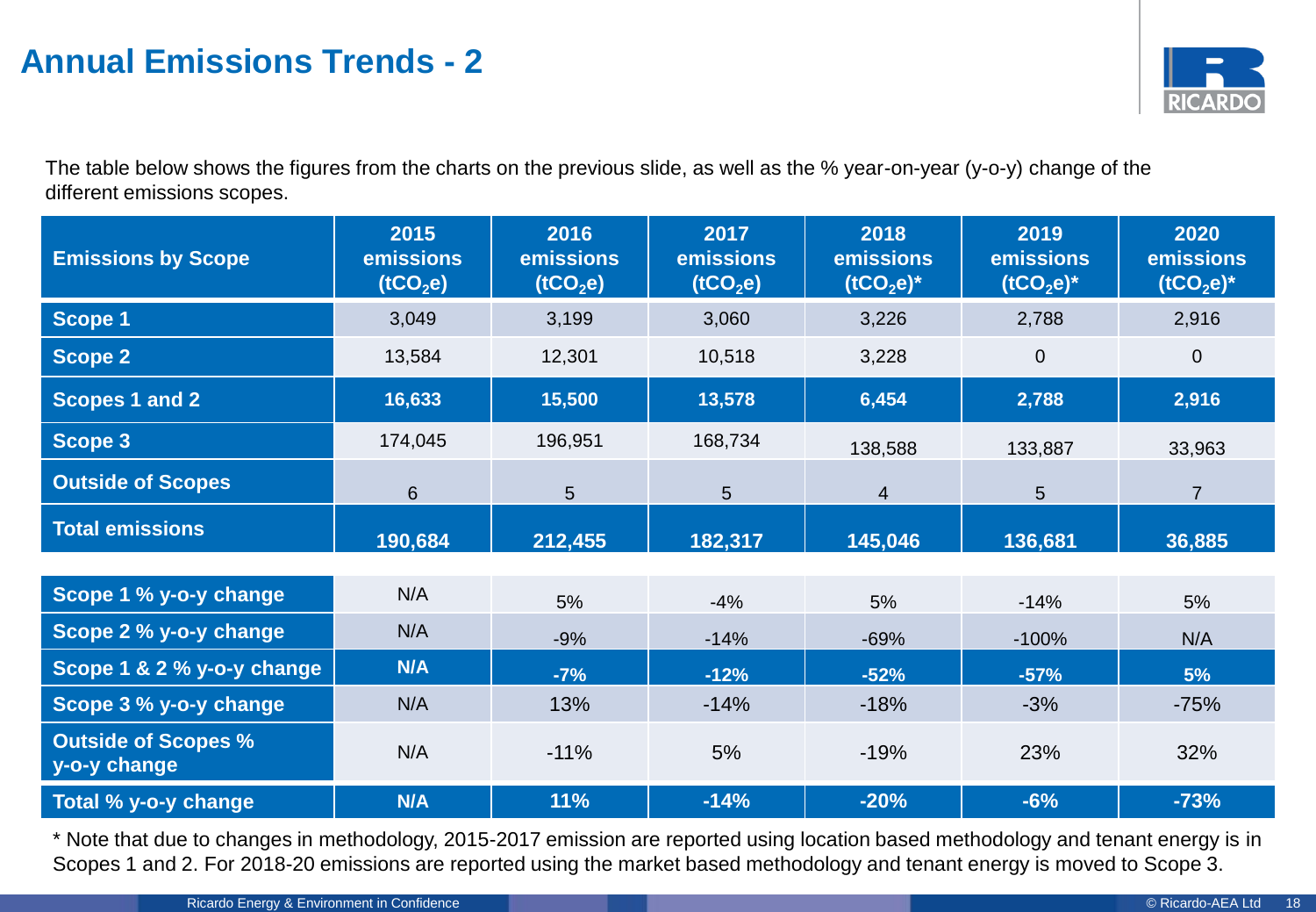# **Annual Emissions Trends - 3**



Changes to footprint methodology in 2020:

- Airport and  $3^{rd}$  party glycol based de-icer included under scope 1 and 3, respectively.
- More accurate £/mile conversion factors were used to convert business travel spend data into mileage. Where travel to/from locations and mode of transport were available, the distance (km) travelled was used to estimate emissions.
- Outside of scope emissions calculated for wood used in fire training
- Assumptions on hold time were changed in Aircraft Movement calculations to reflect GLA's own hold time.

The following sources experienced the largest decrease in emissions from 2019, likely due to the impacts of the Covid-19 pandemic:

- Waste emissions (Scope 3) decreased by 88%
- Passenger surface access emissions decreased by 86%
- Staff commute emissions decreased by 72%
- Aircraft movement emissions decreased by 68%

The following sources experienced an increase in emissions from 2019, due to change in methodology:

- Despite undertaking little business travel from April onwards due to the Covid-19 pandemic, business travel emissions increased by 20% in 2020. This is mainly due to the availability of more accurate £/mile conversion factors which were not available in previous years. A conservative approach was also taken when calculating business travel emissions. Glasgow airport are working on improving the data within their business travel data to improve this dataset going forward.
- Utilities emissions increased by 4% under Market Based methodology, mainly due to the inclusion of de-icer. Gas consumption and resultant emissions also increased slightly due to health and safety guidance recommending 100% fresh air intake and no air recirculation, increasing heating requirements.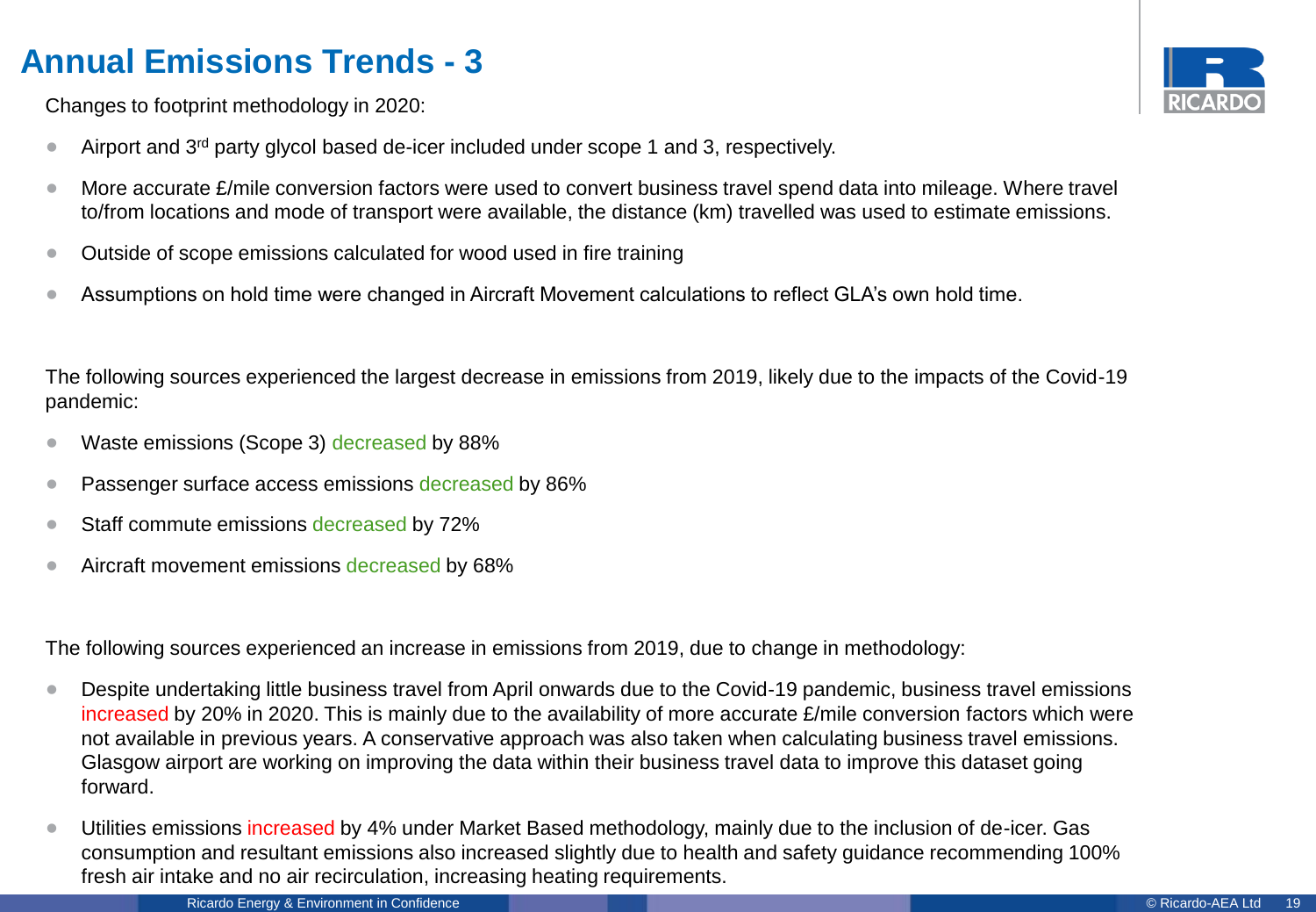

Ed Bovill

ed.bovill@ricardo.com

#### **ED13408**

This report is the Copyright of AGS Airports Limited. It has been prepared by Ricardo Energy & Environment, a trading name of Ricardo-AEA Ltd, under contract to customer name dated 09/01/2020. The contents of this report may not be reproduced in whole or in part, nor passed to any organisation or person without the specific prior written permission of AGS Airports Limited. Ricardo Energy & Environment accepts no liability whatsoever to any third party for any loss or damage arising from any interpretation or use of the information contained in this report, or reliance on any views expressed therein.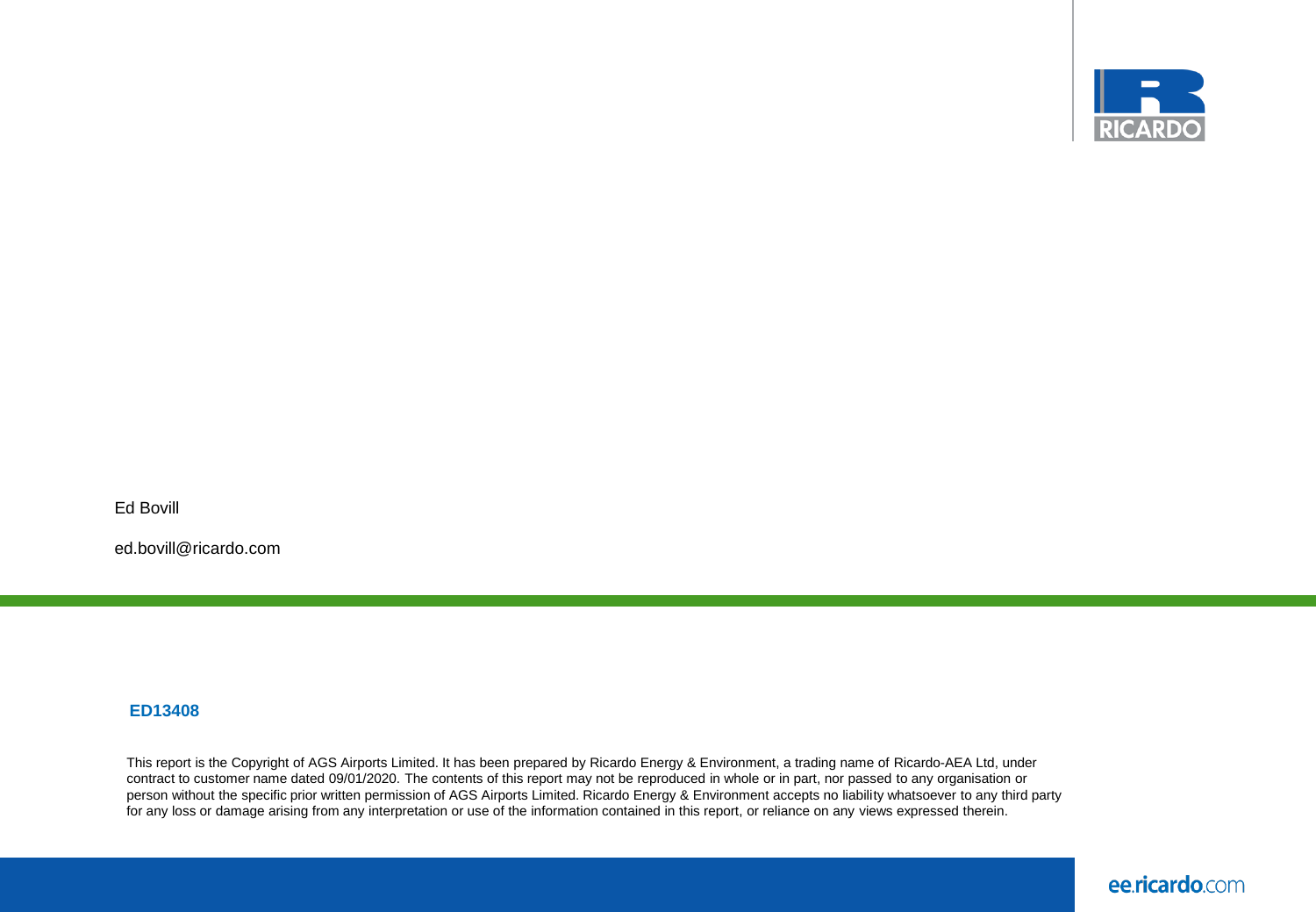# **Appendix – Outside of Scope Emissions**



As per UK Government GHG Conversion Factors for Company Reporting guidance, Outside of Scope factors should be used to account for the direct carbon dioxide (CO<sub>2</sub>) impact of burning biomass and biofuels. The emissions are labelled 'outside of scope' because the Scope 1 impact of these fuels has been determined to be a net '0' (since the fuel source itself absorbs an equivalent amount of CO<sub>2</sub> during the growth phase as the amount of CO<sub>2</sub> released through combustion). As a result, full reporting of any fuel from a biogenic source should have the 'outside of scope'  $CO<sub>2</sub>$  value documented to ensure complete accounting for the emissions created.

2020 = **7 tCO2e** (0.016% of total emissions)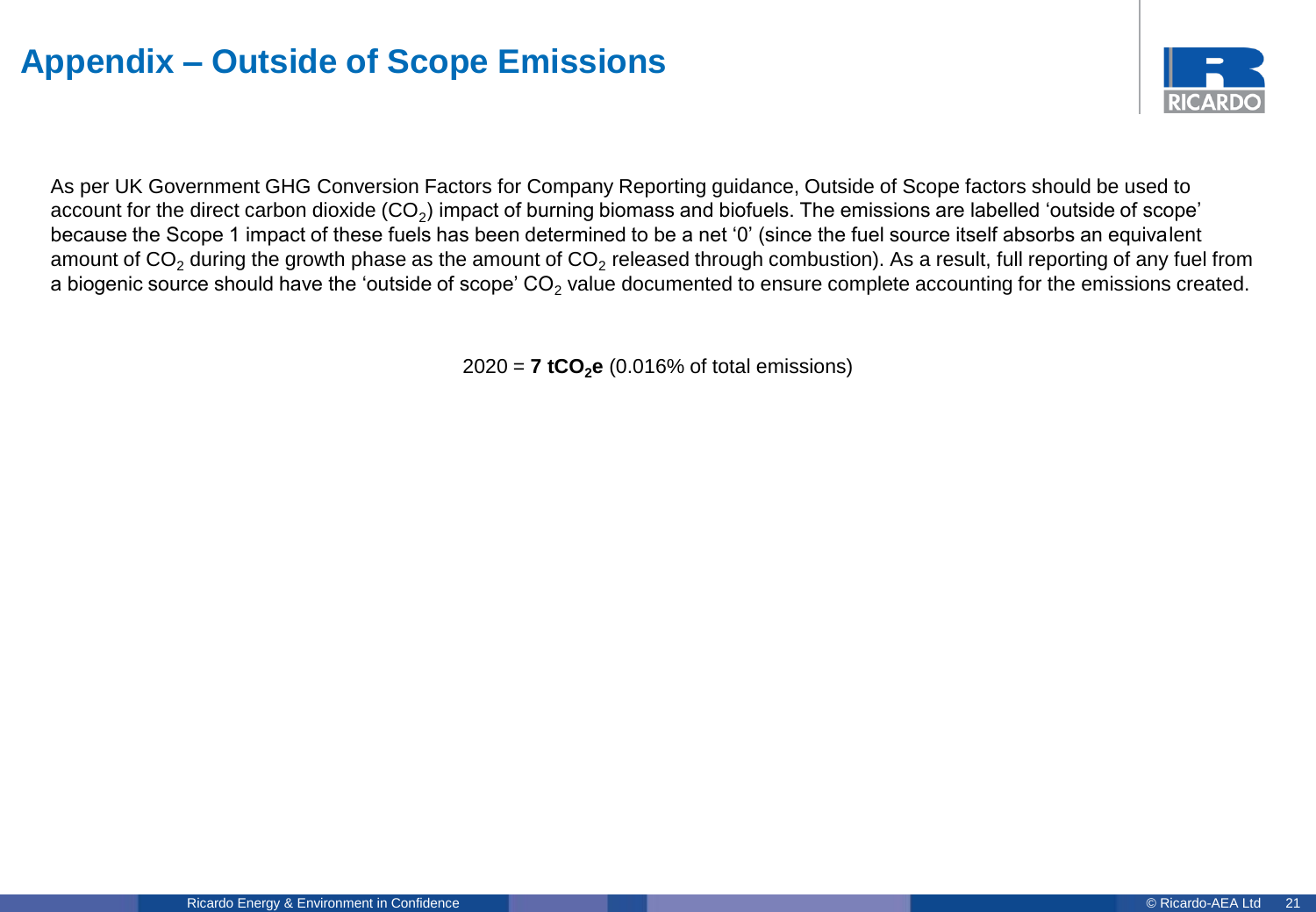# **Methodology**



The following sections provide a summary of the methodology adopted by Ricardo Energy & Environment to calculate the 2019 carbon footprint for the Airports.

The standard approach to carbon footprinting is to use the Greenhouse Gas (GHG) Protocol Corporate Accounting and Reporting Standard developed by World Business Council for Sustainable Development (WBCSD) and the World Resources Institute (WRI); this sets out a corporate accounting and reporting methodology for GHGs.

**Scope 1 emissions** are defined as direct GHG emissions arising from sources that are owned or controlled by the company. The emissions result from activities that the company can have direct influence on through its actions. Airports' emissions that are included are: natural gas use, company owned vehicles fuel use, fuel use for business travel, refrigerant gas use (from leaks during maintenance or malfunction), wood pallets and diesel use for fire training, propane combustion and kerosene combustion.

**Scope 2 emissions** are associated with the use of electricity imported from the grid or from a third-party supplier of energy in the form of heat or electricity. These indirect GHG emissions are due to upstream emissions from the production and delivery of fuel to power stations. Airports can influence the amount of electricity it uses; however, it has little control over the generation of the electricity and these emissions are therefore classed as Scope 2.

**Scope 3 emissions** are defined as those arising as an indirect consequence of the use of goods or services provided by the company. Airports do have some influence over Scope 3 emissions but the activities are not under its control. Sources included by Airports include aircraft (all aircraft movements up to a height of 1,000m above aerodrome level), employees commuting to the airport, passenger surface access to the airport, airside vehicle activities by third party operators, waste disposal (including production of the virgin materials), water (supply and treatment) and airport business travel.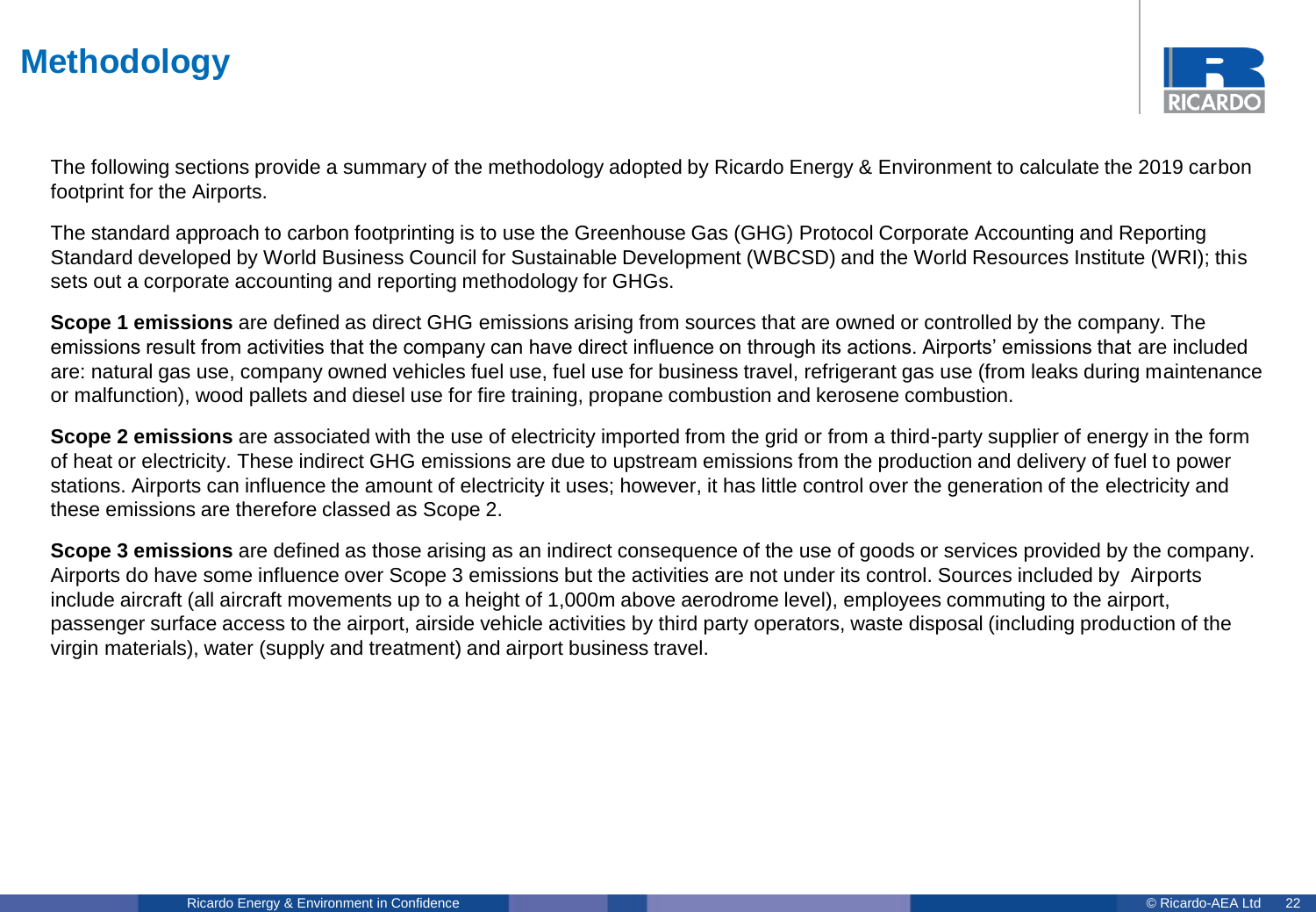# **Methodology**



The uncertainties associated with carbon footprint calculations can be broadly categorised into scientific uncertainty and estimation uncertainty. Scientific uncertainty arises when the science of the actual emission and/or removal process is not completely understood. For example GWP values involve significant scientific uncertainty. Estimation uncertainty arises any time GHG emissions are quantified. Estimations have been made within this footprint where areas have uncertainty have arisen.

#### **Business Travel**

Accounts data was provided for business travel (Scope 1 & 3). Business travel emissions includes those from AGS and GAL, of which AGS makes up around 80%. All transport mode data was provided in £ value and converted to distance travelled using the cost/km from [Carbon Footprint and Project Register Tool \(CFPRT\) which can be found at https://sustainablescotlandnetwork.org/resources/carbon](https://sustainablescotlandnetwork.org/resources/carbon-footprint-and-project-register-tool)footprint-and-project-register-tool . For those journeys where to/from locations and mode of transport were available, mileage was calculated using the<https://www.distance.to/> tool. The CFPRT collates cost data for all forms of public transport across the UK, and is managed and updated by Sustainable Network Scotland and Resource Efficient Scotland.

#### **Passenger Surface Access**

Emissions are based on a survey undertaken in 2018, scaled to 2020 GAL passenger numbers. Information was collated on the mode of travel and location of those who answered the survey.

### **Staff Commute**

For staff commute, a 2021 survey completed by airport and third party staff was utilised to reflect staff commute before and during the Covid-19 pandemic. This includes staff commute for both GAL and AGS staff. There were 105 complete responses from airport staff, and so final data was scaled up to the full 225 staff. There were also 149 responses for third party employees, which was scaled up to the full 3,590 active third party passes. The survey respondents provided information on their modes of transport, distance travelled to work and number of days worked per week. The survey included questions on these before and during the Covid-19 pandemic, including time on furlough. An assumption was made that the first 12 weeks of the year were unaffected by the pandemic and the following 40 weeks were. It was assumed that no commute was made during time spend on furlough.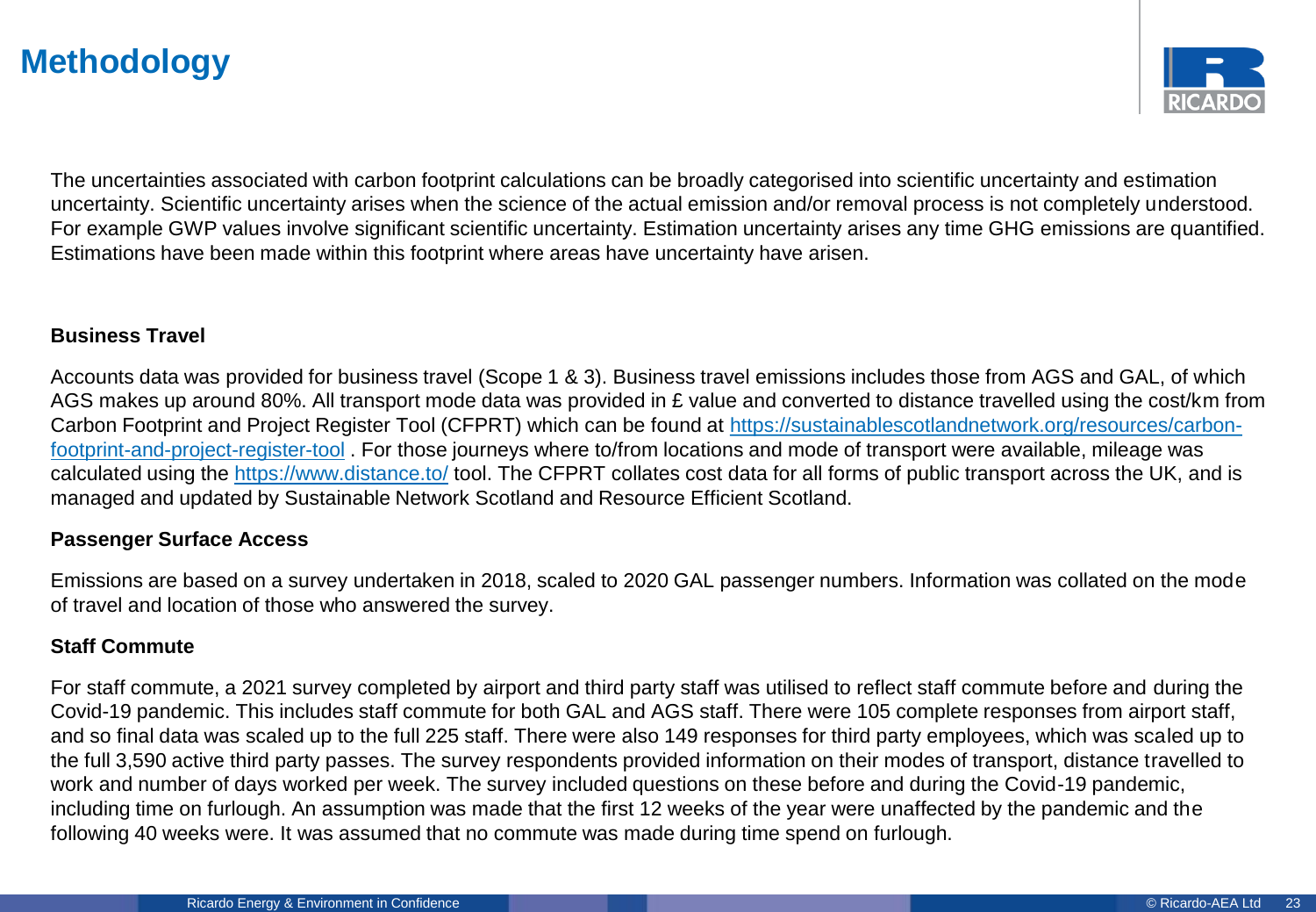# **Methodology**



#### **De-icer**

We have calculated de-icer emissions using the emissions factors provided in the latest version of the ACERT tool from the Airport Carbon Accreditation scheme. This includes the emissions from glycol based de-icer only, under ACA methodology. Where diluted glycol was used (e.g. 50:50 glycol to water), the dilution rate has been taken into account in calculations to ensure only the amount of undiluted glycol was considered.

#### **Engine Tests**

To calculate the emissions from engine testing at Glasgow airport, a similar process was carried out to identify the engine type as per the LTO cycle detailed below. Other assumptions used for the calculations are:

- 1. Only one engine was tested
- 2. High power testing occurred for 10% of the full test time

### **Aircraft Movements**

Data provided by Glasgow airport included the following information for each aircraft movement in 2020: Carrier, Aircraft registration, aircraft IATA code, aircraft ICAO code, engine type, Arriving/departing, date of movement and hold time.

This data is used to identify the number and type of engines that each aircraft has, and the fuel burn per second at each stage of the landing take-off cycle (shown below) can be referenced from the latest version of the [ICAO databank.](https://www.easa.europa.eu/domains/environment/icao-aircraft-engine-emissions-databank)

Calculations have been updated to reflect Glasgow Airports average 2020 hold time.

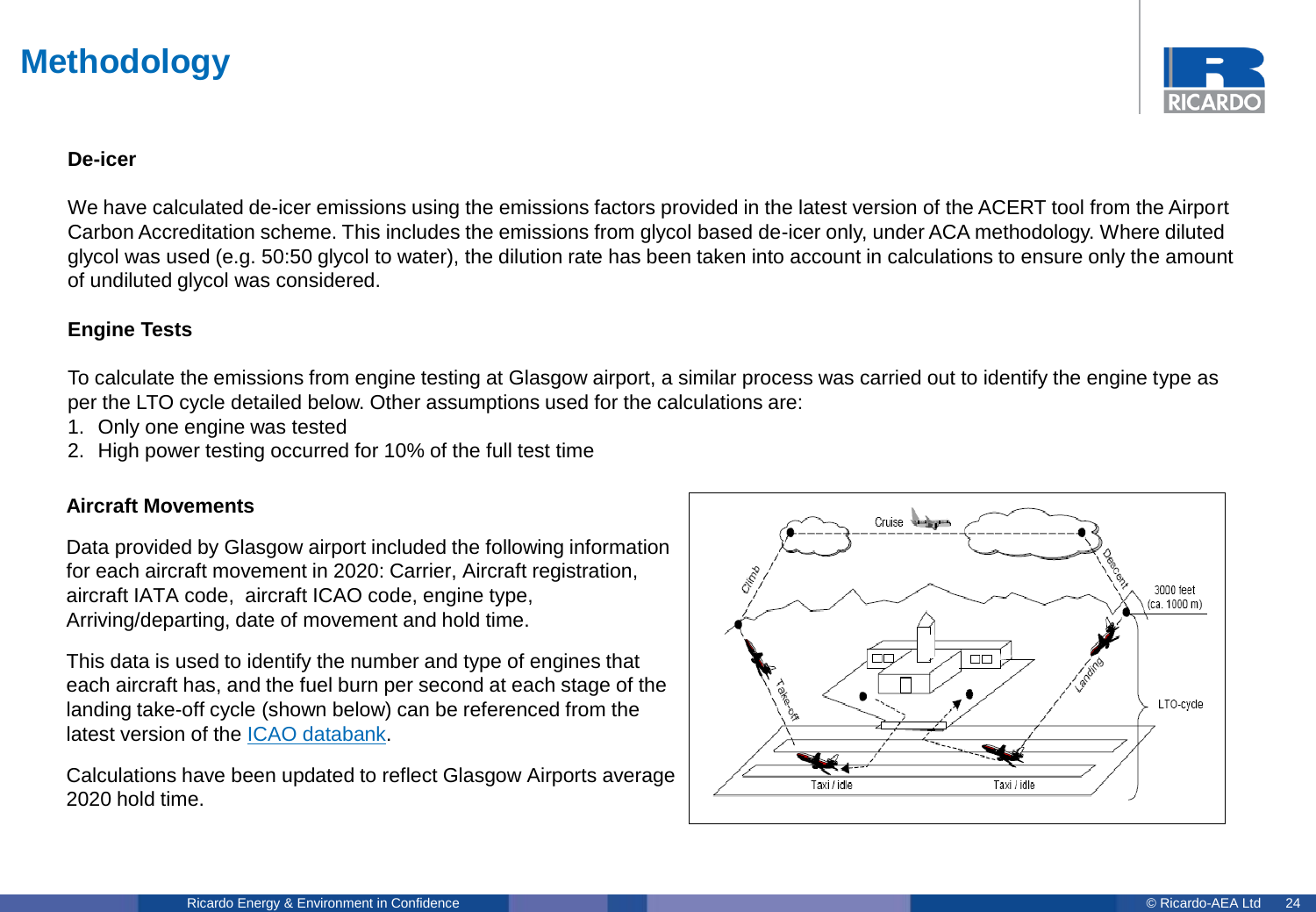# **Methodology – changes in 2020**



New methodology approach for 2020 includes:

- Airport and  $3^{rd}$  party glycol based de-icer included under scope 1 and 3, respectively.
- More accurate £/mile conversion factors were used to convert business travel spend data into mileage. Where travel to/from locations and mode of transport were available, the distance (km) travelled was used to estimate emissions.
- Outside of scope emissions calculated for wood used in fire training
- Assumptions on hold time were changed in Aircraft Movement calculations to reflect GLA's own hold time.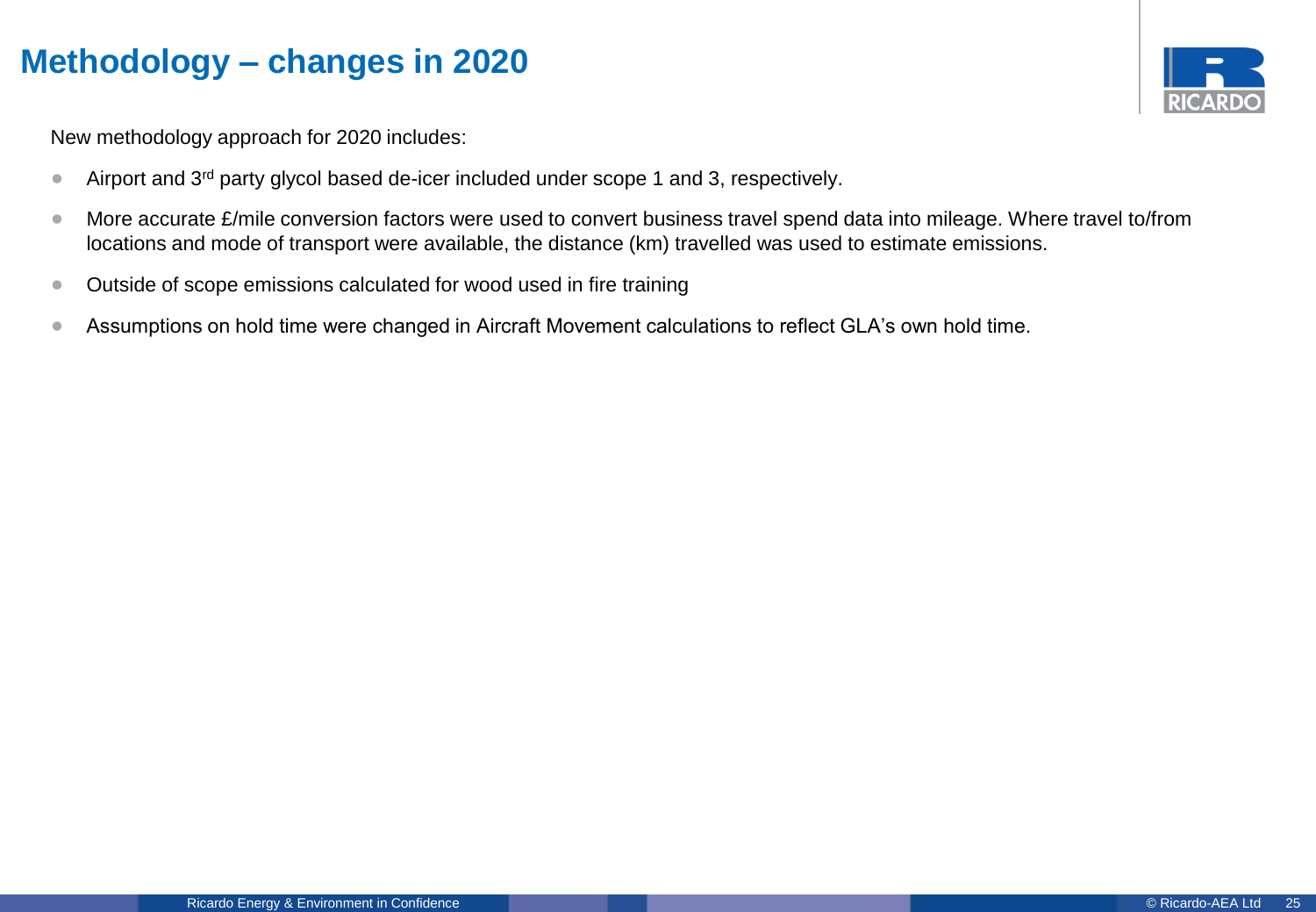

**Market-based method**: As all of the 20,682,742.50 kWh of electricity consumption was supplied to Glasgow Airport by a single supplier. Glasgow Airport contacted the supplier and asked for the details of the fuel mix. The following breakdown was provided for the year-ending 31st March 2020 (Source of Electricity, Percentage):

• Renewables: **100%**

REGO certificates have been provided for electricity consumed between Jan-Mar 2020, and a supplier statement provided for the remainder of 2020 that indicates that the supply is 100% renewable and REGOs will be available in mid-2021.

The weighted emission factor was provided as 0 gCO<sub>2</sub>/kWh (or 0 kgCO<sub>2</sub>/kWh). Multiplying the electricity consumption of 20,682,742.50 kWh by the emission factor of 0 kgCO $_2$ /kWh calculates the emissions as 0 tCO $_2$ e.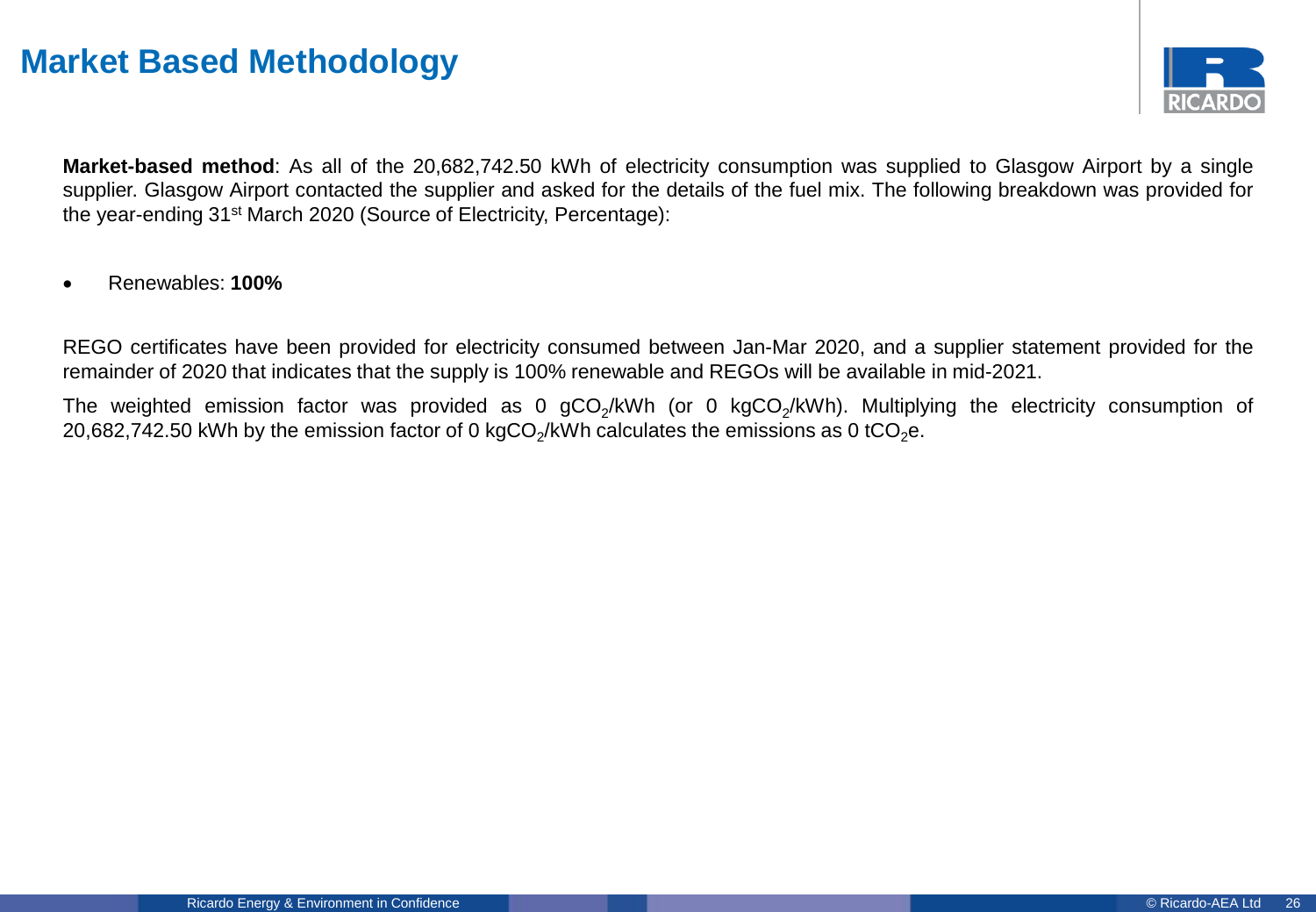## **Location vs Market Based Emissions 2020**



Scope 2 and 3 emissions due to electricity consumption (airport and tenant), calculated using either the location or market based emissions factors.

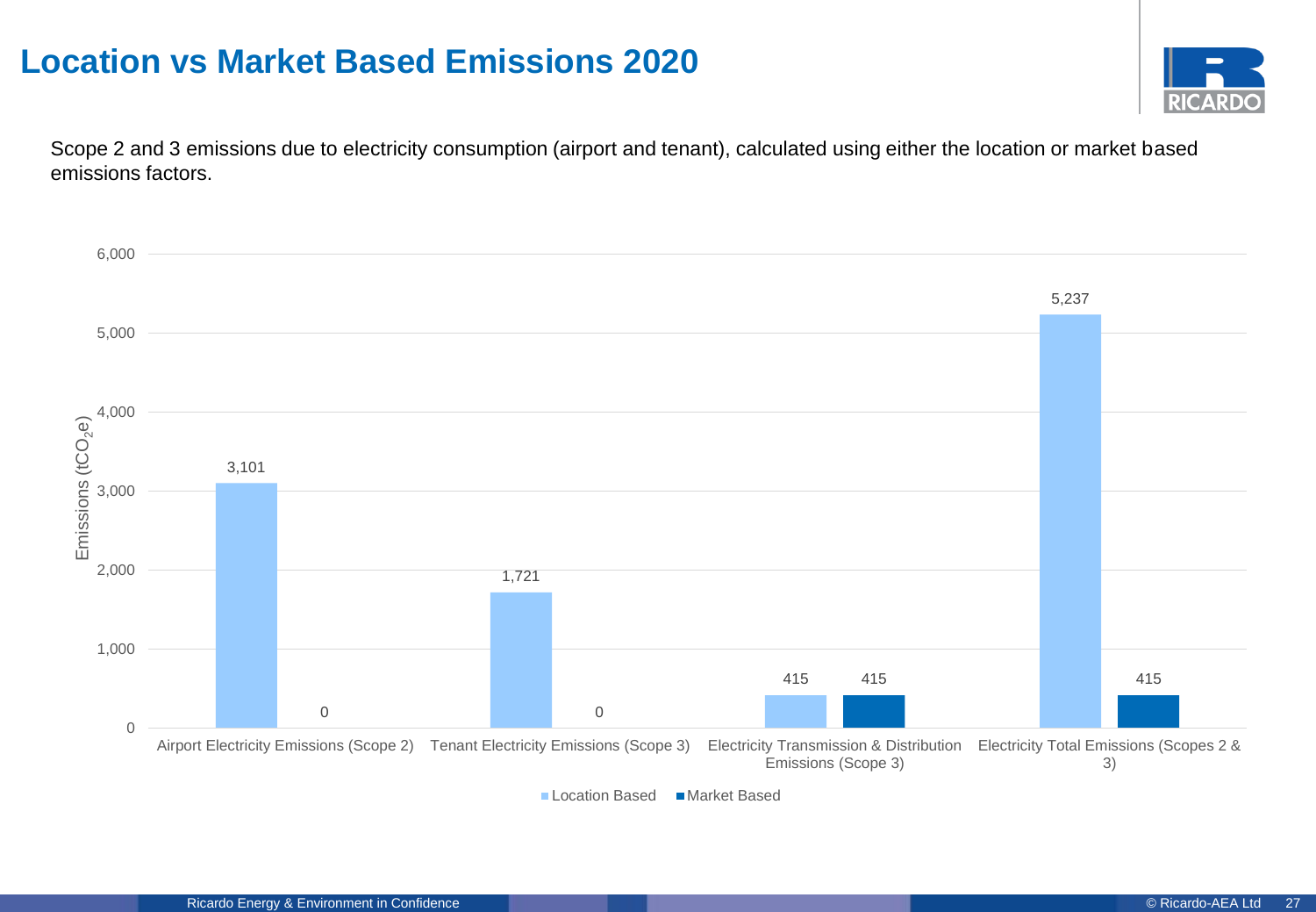# **Location Based Electricity Emissions Historical Comparison**



To allow for a fair comparison to previous years, the figures for electricity emissions below include tenant electricity use (classified as Scope 3 in 2020 methodology).

|                                                                                              | 2017<br>(Location<br><b>Based</b> ) | 2018<br>(Location<br>Based) | 2018<br>(Market<br>Based) | 2019<br>(Location<br>Based) | 2019<br>(Market<br>Based) | 2020<br>(Location<br>Based) | 2020<br>(Market<br>Based) |
|----------------------------------------------------------------------------------------------|-------------------------------------|-----------------------------|---------------------------|-----------------------------|---------------------------|-----------------------------|---------------------------|
| Electricity (Scope 2 and 3) kgCO <sub>2</sub> e/kWh<br>Airport (Scope 2) + Tenants (Scope 3) | 0.35156                             | 0.28307                     | 0.19220                   | 0.25560                     | $\overline{0}$            | 0.23314                     | $\overline{0}$            |
| <b>Electricity T&amp;D* losses (Scope 3)</b><br>kgCO <sub>2</sub> e/kWh                      | 0.03287                             | 0.02413                     | 0.02413                   | 0.02170                     | 0.02170                   | 0.02005                     | 0.02005                   |
| <b>Electricity usage (kWh) total</b><br><b>Airport + Tenants</b>                             | 29,918,625                          | 29,483,045                  | 29,483,045                | 29,323,939                  | 29,323,939                | 20,682,743                  | 20,682,743                |
| Electricity (Scope 2 and 3) emissions tCO <sub>2</sub> e<br><b>Airport + Tenants</b>         | 10,518                              | 8,346                       | 5,667                     | 7,495                       | $\pmb{0}$                 | 4,822                       | $\overline{0}$            |
| Electricity T&D* losses (Scope 3) emissions<br>tCO <sub>2</sub> e                            | 983                                 | 711                         | 711                       | 636                         | 636                       | 415                         | 415                       |
| Total electricity (Scope 2 and 3) emissions<br>tCO <sub>2</sub> e Airport + Tenants          | 11,502                              | 9,057                       | 6,378                     | 8,132                       | 636                       | 5,959.32                    | 1,137                     |

\*T&D = transmission and distribution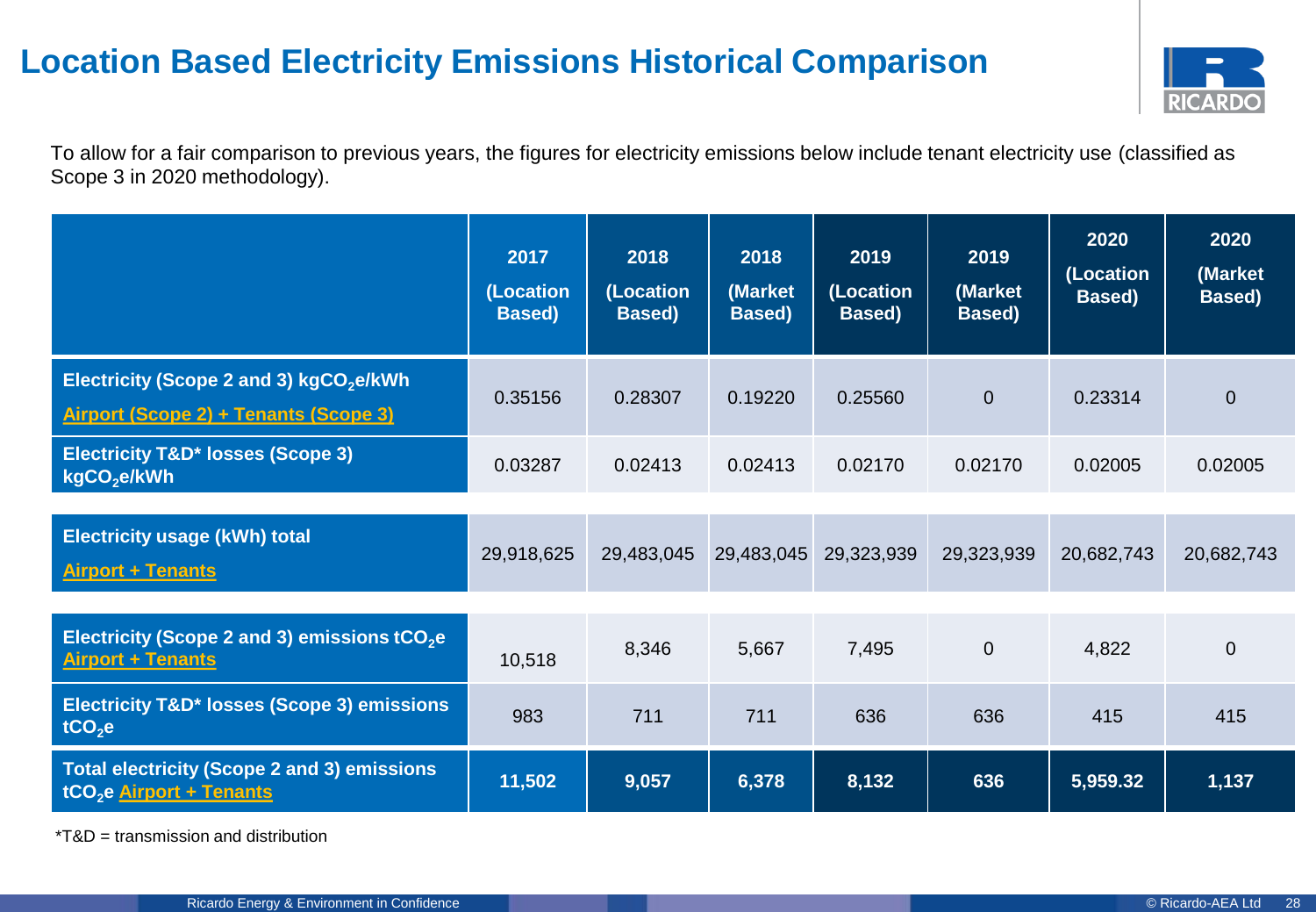# **Location vs Market Based Emissions 2020: All Scopes**



Emissions totals by scope calculated using either the location or market based emissions factors. Tenant energy is included in Scope 3.

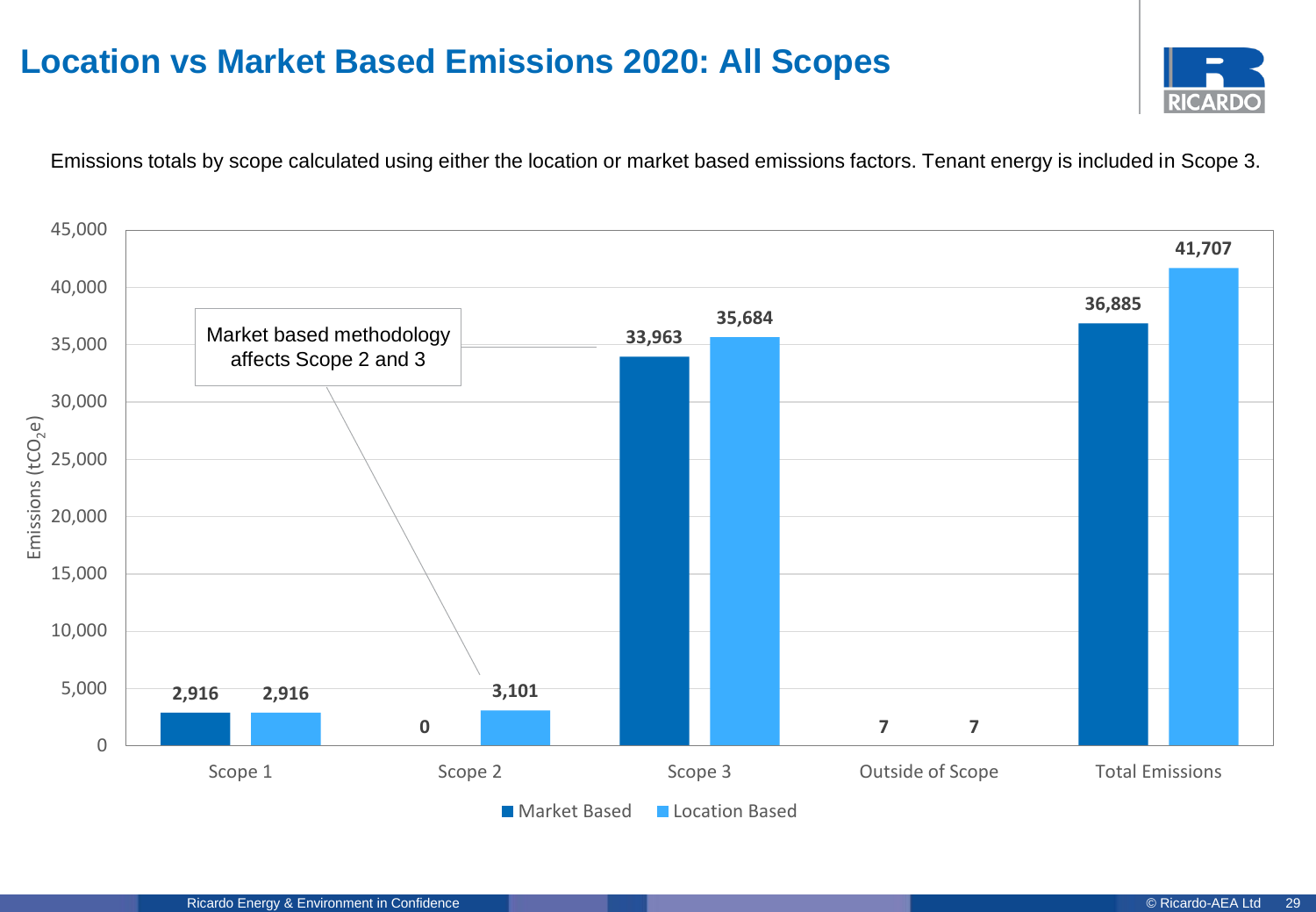

The table below shows emissions figures where for all years Scope 2 emissions are reported using the location based methodology and tenant energy is included in Scopes 1&2 for 2015-17 and in Scope 3 from 2018-20.

| <b>Emissions by Scope</b>                  | 2015<br>emissions<br>(tCO <sub>2</sub> e) | 2016<br>emissions<br>(tCO <sub>2</sub> e) | 2017<br>emissions<br>(tCO <sub>2</sub> e) | 2018<br>emissions<br>(tCO <sub>2</sub> e) | 2019<br>emissions<br>(tCO <sub>2</sub> e) | 2020<br>emissions<br>(tCO <sub>2</sub> e) |
|--------------------------------------------|-------------------------------------------|-------------------------------------------|-------------------------------------------|-------------------------------------------|-------------------------------------------|-------------------------------------------|
| <b>Scope 1</b>                             | 3,049                                     | 3,199                                     | 3,060                                     | 3,226                                     | 2,788                                     | 2,916                                     |
| <b>Scope 2</b>                             | 13,584                                    | 12,301                                    | 10,518                                    | 4,754                                     | 4,303                                     | 3,101                                     |
| Scopes 1 and 2                             | 16,633                                    | 15,500                                    | 13,578                                    | 7,980                                     | 7,091                                     | 6,017                                     |
| Scope 3                                    | 174,045                                   | 196,951                                   | 168,734                                   | 139,741                                   | 137,079                                   | 35,684                                    |
| <b>Outside of Scopes</b>                   | 6                                         | 5                                         | 5                                         | $\overline{4}$                            | 5                                         | $\overline{7}$                            |
| <b>Total emissions</b>                     | 190,684                                   | 212,455                                   | 182,317                                   | 147,725                                   | 144,176                                   | 41,707                                    |
|                                            |                                           |                                           |                                           |                                           |                                           |                                           |
| Scope 1 % y-o-y change                     | N/A                                       | 5%                                        | $-4%$                                     | 5%                                        | $-14%$                                    | 5%                                        |
| Scope 2 % y-o-y change                     | N/A                                       | $-9%$                                     | $-14%$                                    | $-55%$                                    | $-9%$                                     | $-28%$                                    |
| Scope 1 & 2 % y-o-y change                 | N/A                                       | $-7%$                                     | $-12%$                                    | $-41%$                                    | $-11%$                                    | $-15%$                                    |
| Scope 3 % y-o-y change                     | N/A                                       | 13%                                       | $-14%$                                    | $-17%$                                    | $-2%$                                     | $-74%$                                    |
| <b>Outside of Scopes %</b><br>y-o-y change | N/A                                       | $-11%$                                    | 5%                                        | $-19%$                                    | 23%                                       | 32%                                       |
| Total % y-o-y change                       | N/A                                       | 11%                                       | $-14%$                                    | $-19%$                                    | $-2%$                                     | $-71%$                                    |